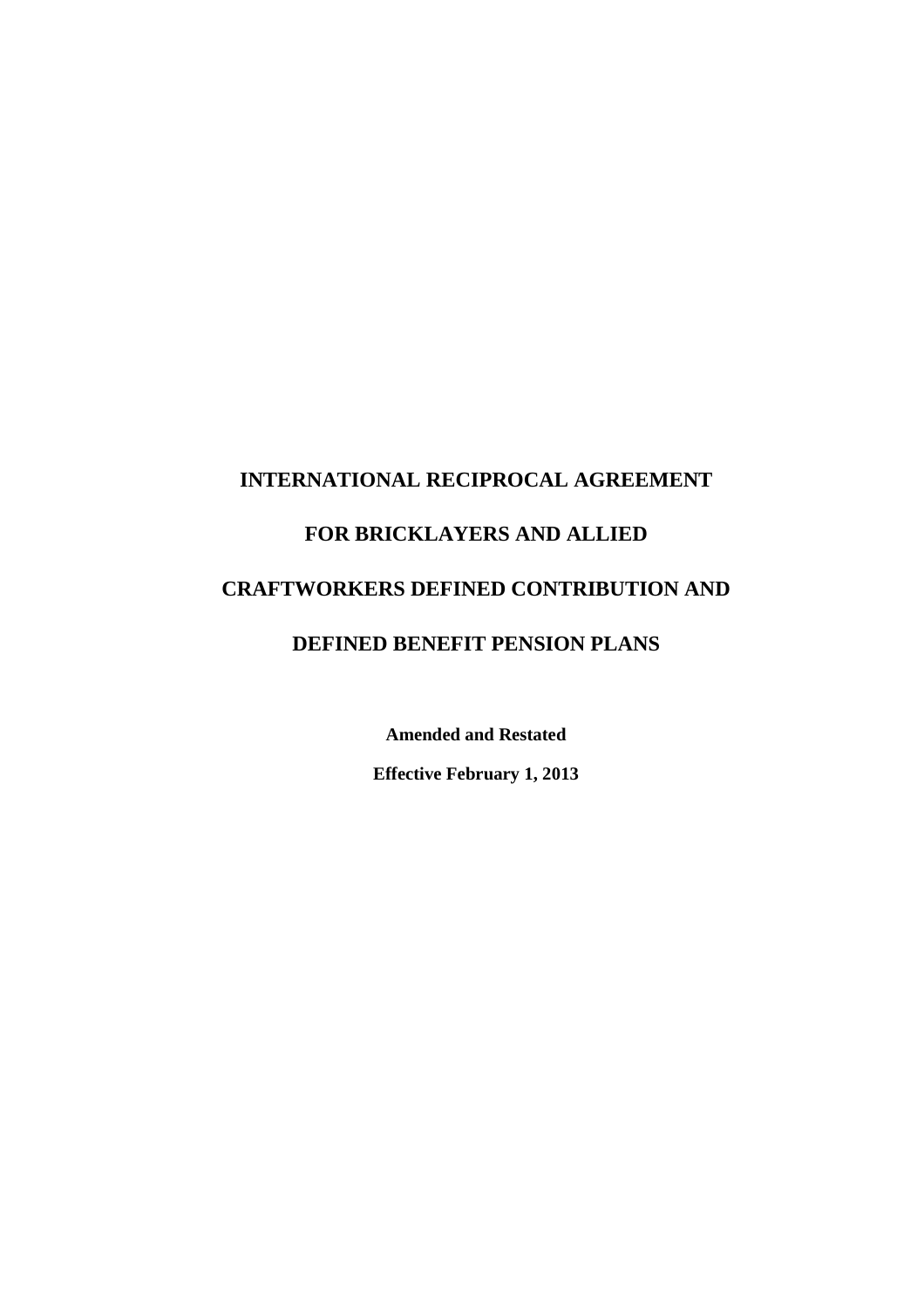# INTERNATIONAL RECIPROCAL AGREEMENT FOR BRICKLAYERS AND ALLIED CRAFTWORKERS DEFINED CONTRIBUTION AND DEFINED BENEFIT PENSION PLANS

WHEREAS, the Trustees of each signatory Defined Contribution and Defined Benefit Pension Fund, acting under separate Trust agreements, are authorized and empowered to grant and administer pension benefits, under their respective plans, to employees who are or have been represented in collective bargaining by BAC local unions; and

WHEREAS, many employees have been, or are, or may be, from time to time employed by employers under contract to contribute to one of the signatory defined contribution and defined benefit pension funds, and at another time employed by an employer under contract to contribute to another of the signatory funds; and

WHEREAS, many employees may thus lose pension benefits from any signatory fund, and

WHEREAS, the Trustees of each signatory defined contribution and defined benefit fund desire to promote the interests and well-being of the fund's participants by accumulating all benefits in one defined contribution or one defined benefit fund; and

WHEREAS, the Trustees of each such signatory defined contribution and defined benefit fund desire to provide for the implementation of the necessary plan amendments providing for reciprocity and the establishment of procedures to carry out the terms of this Reciprocal Agreement; and

WHEREAS, the Trustees of each signatory defined contribution and defined benefit fund executing this Reciprocal Agreement on behalf of their respective pension fund represent and warrant that they have been duly authorized to make, execute and deliver this Reciprocal Agreement;

NOW, THEREFORE, it is agreed as follows: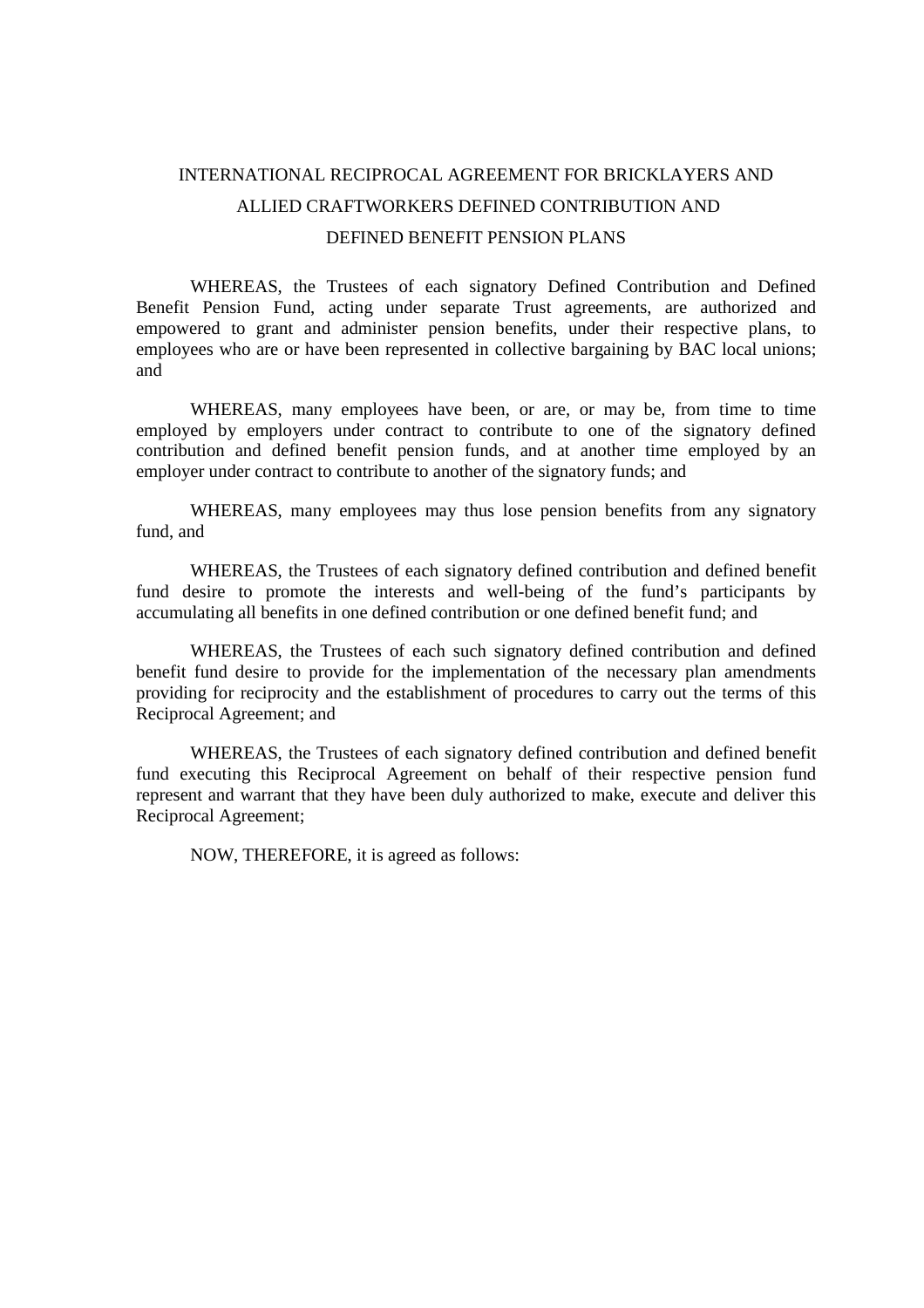# INDEX

|     | $\mathbf{1}$ |
|-----|--------------|
|     | 9            |
|     | 17           |
|     | 19           |
|     | 22           |
| VI. | 23           |
|     | 31           |
|     | 36           |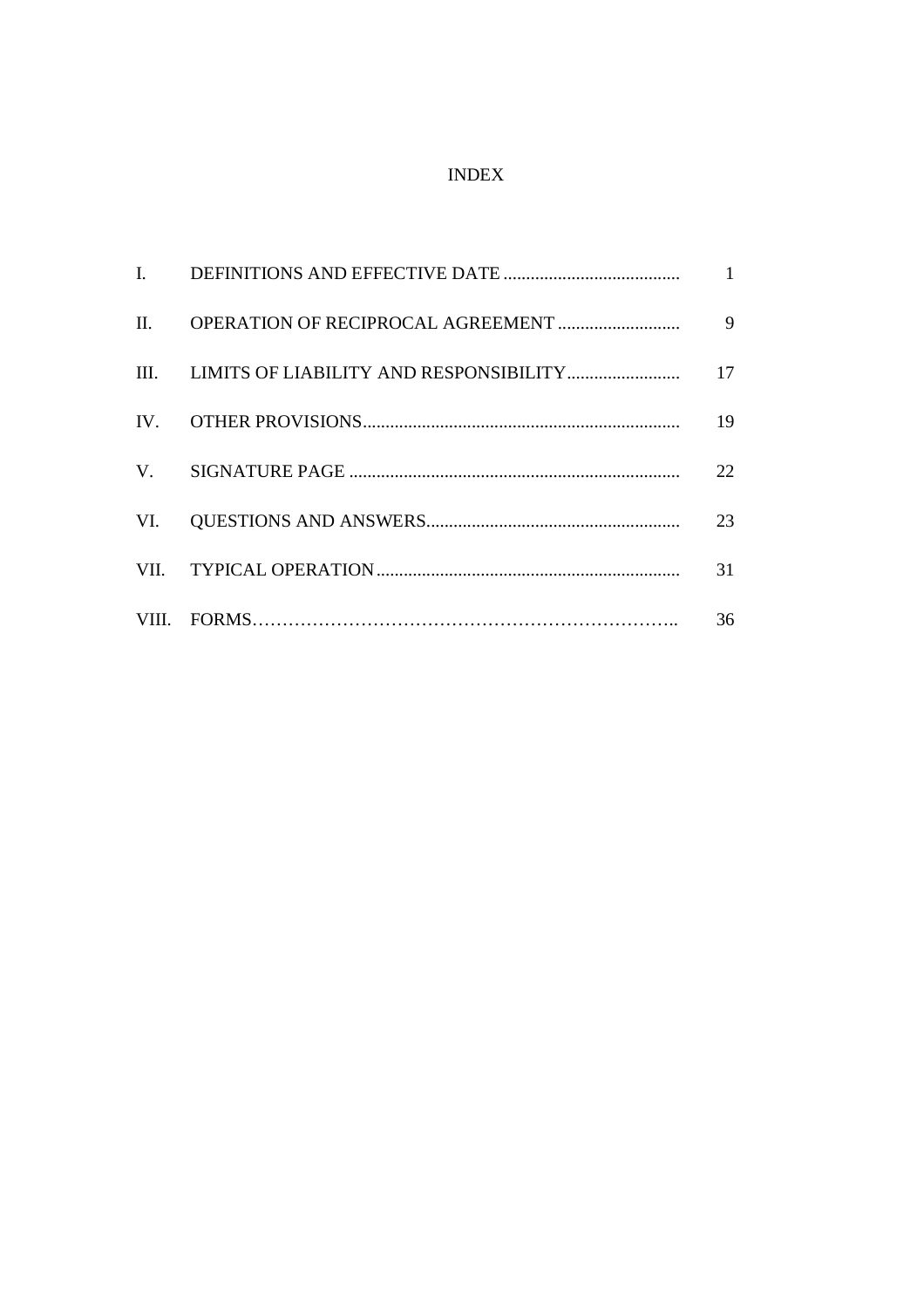#### I. DEFINITIONS AND EFFECTIVE DATE

#### SECTION 1. DEFINITIONS

- 1. Wherever used in this Agreement, the following words shall have the meaning indicated:
	- (a) Agreement

The International Reciprocal Agreement for Bricklayers and Allied Craftworkers Defined Contribution and Defined Benefit Pension Plans. This Agreement will apply only to work performed in the U.S.

(b) Employer Contribution or Contributions

The Monies which an employer is duly required by contract or otherwise to contribute to a Participating Trust Fund party hereto for the purpose of providing a plan of benefits for Temporary or Permanent Employees.

(c) Participating Trust Fund(s) or Participating Fund(s)

Any jointly administered pension fund which is a defined contribution fund (as defined in Title 1, Section 3, Paragraph (34) of ERISA) or a defined benefit fund (as defined in Title 1, Section 3, Paragraph (35) of ERISA) which is signatory or a party to this Agreement and covers employment within the jurisdiction of an International Union of Bricklayers and Allied Craftworkers local union. Non-Employee Users associated with Participating Trust Funds will access the electronic system through BACRemit as set forth in Section 9 of this Agreement.

(d) Employee's Home Fund

A Temporary Employee's Home Fund shall be established under the rules set forth below. If the Temporary Employee cannot satisfy the conditions of these rules, he shall have no Home Fund and shall not be eligible to have contributions transferred pursuant to this Reciprocal Agreement.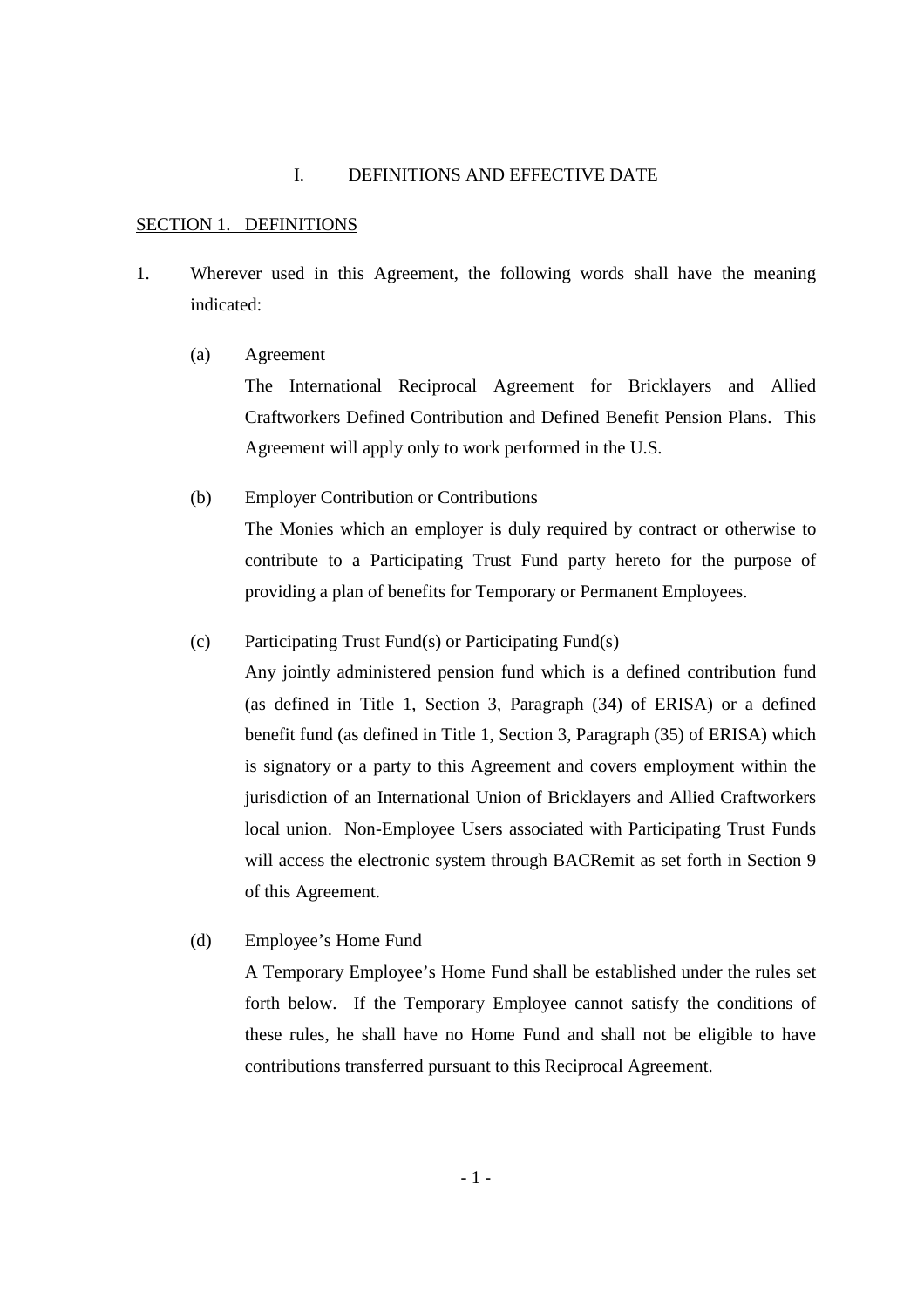- i. If the Temporary Employee belongs to a BAC local union, his Home Fund shall be the Participating Trust Fund which is operative within the jurisdiction of the local union to which the Temporary Employee belongs if he has received credited service in the jurisdiction of that Fund during any time in the past six years.
- ii. If the Temporary Employee does not meet the conditions under the preceding subparagraph (i), his Home Fund shall be the Participating Trust Fund in which the Temporary Employee has received credited service if the Temporary Employee intends to return to work in the jurisdiction of such fund as soon as work is available. Rules establishing return to work requirements shall be the responsibility of each Participating Trust Fund.
- (e) Permanent Employee

An employee employed within the jurisdiction of the BAC local union of which he is a member or within the jurisdiction of his Home Fund. Employees will access the electronic system through the Web Portal as set forth in Sections 9 and 10 of this Agreement.

#### (f) Temporary Employee

A traveling employee employed temporarily outside the jurisdiction of his Home Fund which is a party hereto, and within the jurisdiction of another Participating Fund which is also a party to this Agreement. However, if an employee is a member of an International Union of Bricklayers and Allied Craftworkers local union and is a participant or has credited service in the pension fund of that local union, the employee will not be covered by the terms of this Agreement unless such fund is signatory to this Agreement. Employees will access the electronic system through the Web Portal as set forth in Sections 9 and 10 of this Agreement.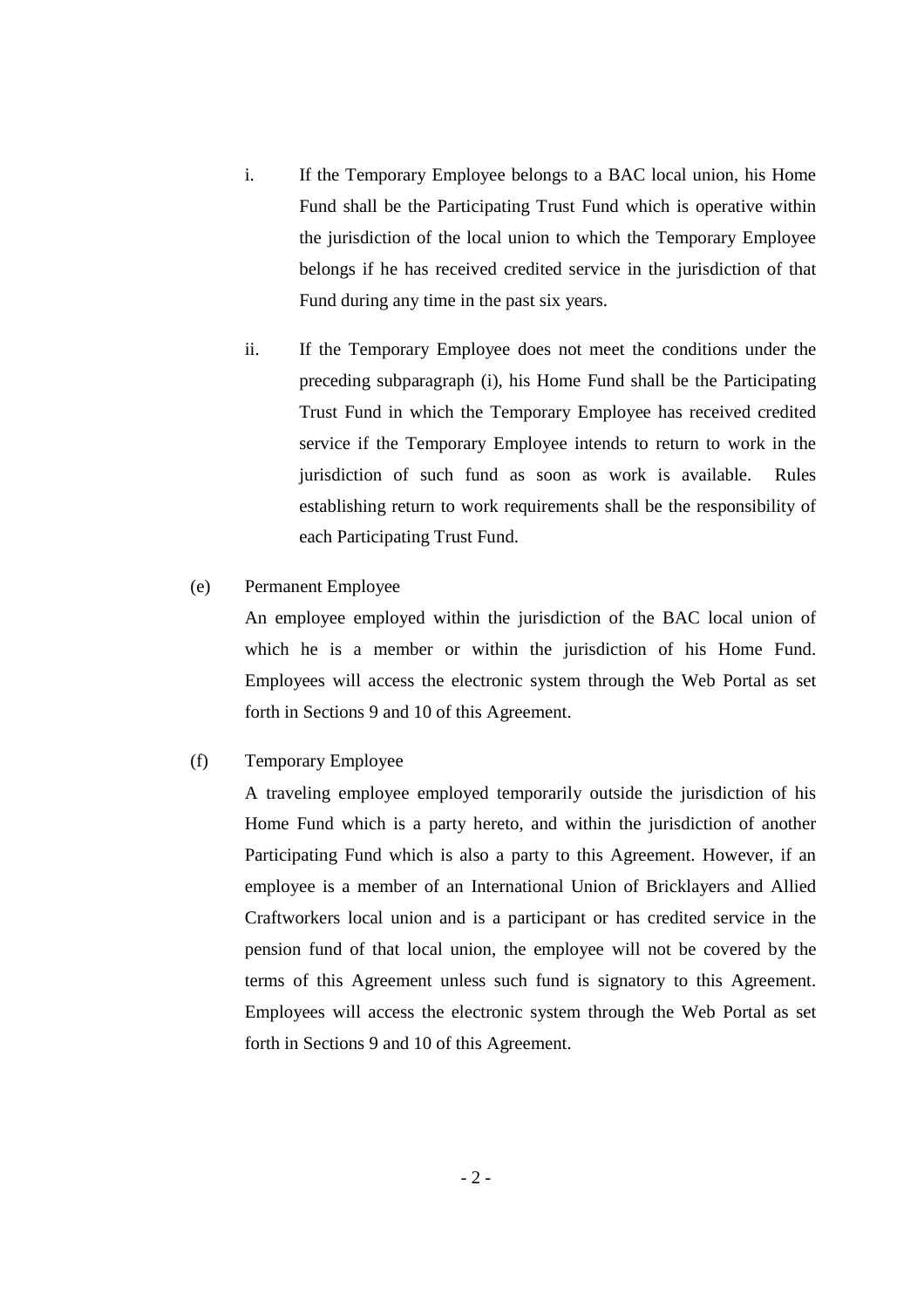#### (g) Reciprocal Clearinghouse

The International Office of the International Union of Bricklayers and Allied Craftworkers (BAC) shall be the Reciprocal Clearinghouse. All correspondence shall be addressed to:

Reciprocal Clearinghouse International Union of Bricklayers and Allied Craftworkers 620 F Street, N.W., Suite 700 Washington, DC 20004

The Reciprocal Clearinghouse shall be responsible for receiving signed Agreements and notifications of termination from Participating Funds. The Reciprocal Clearinghouse shall also prepare all approved forms, prepare and circulate proposed amendments to the Agreement and determine when an amendment has passed, maintain a listing of current Participating Funds, forward all material to Participating Funds, and assist Participating Funds in whatever manner possible consistent with this Agreement. It is expressly understood and agreed that the Reciprocal Clearinghouse will serve as a clearinghouse for the exchange of information, approved forms and copies of monthly reports from all Participating Funds for any employee for whom Monies are transferred, and that the Reciprocal Clearinghouse has no discretionary authority or responsibility over the administration, control or assets of any fund which participates in this Agreement*.* In addition, the Reciprocal Clearinghouse will receive and maintain copies of all employee authorization forms.

(h) Monies

An amount equivalent to the Contributions received by a Participating Fund on behalf of a Temporary Employee.

#### (i) Gender

Unless otherwise specified, use of the masculine gender shall be understood to include both masculine and female genders.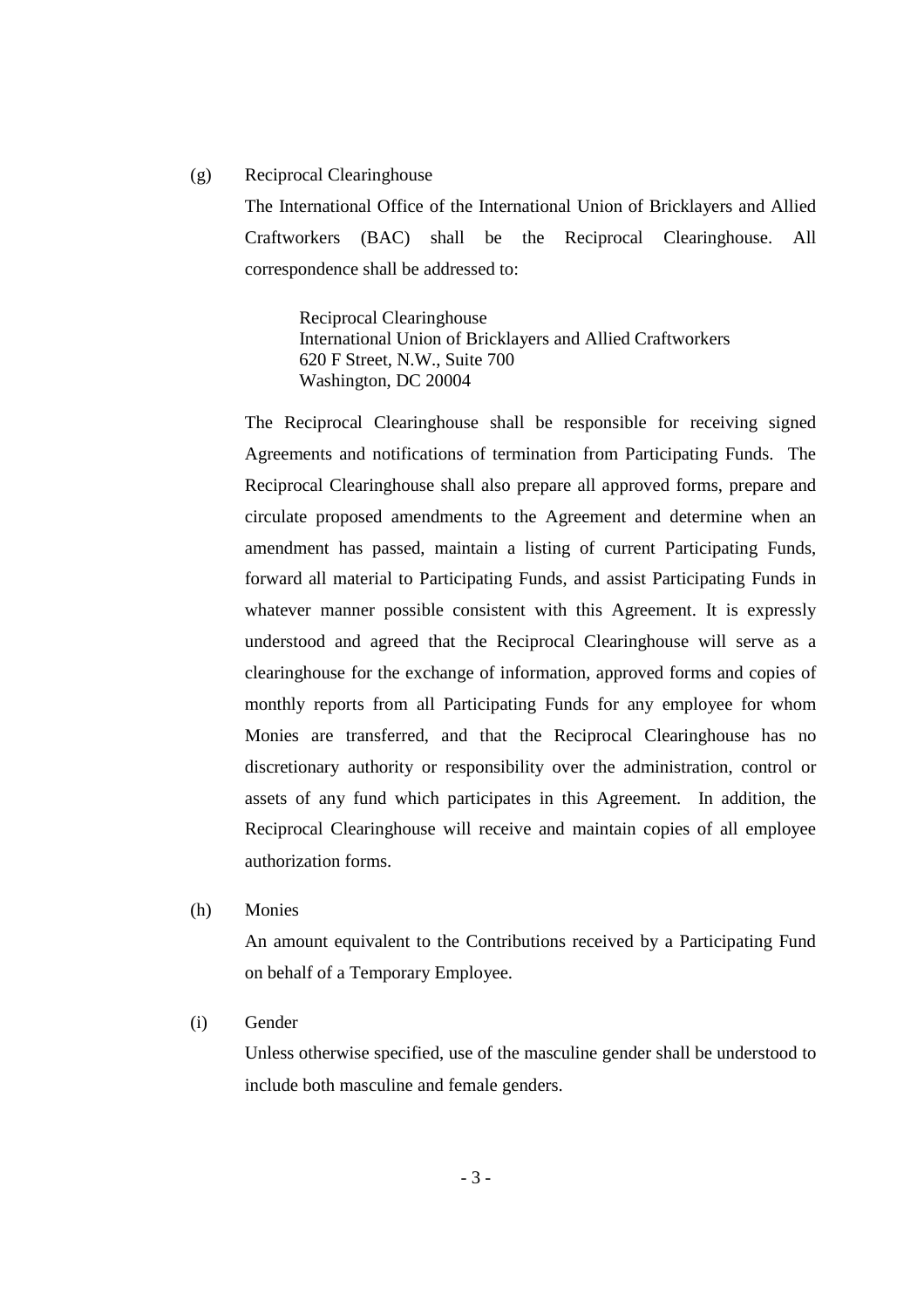#### (j) ERISA

The Employee Retirement Income Security Act of 1974 (ERISA), 29 U.S.C. Sec. 1001 *et seq.*, as amended, and the rules and regulations established pursuant to the Act.

(k) Electronic System

The electronic system or medium for processing reciprocity related information, forms and contribution transfers in furtherance of this Agreement.

#### (l) BACRemit

An electronic internet-based medium designed to coordinate remittance information and contributions between employers, Assisting Local Unions and Participating Trust Funds.

(m) Web Portal

The Web Portal is an electronic internet-based medium consisting of two independent portals: the Local Union portal and the member portal. The Local Union portal provides Assisting Local Unions with access to member data, including reciprocity-related information. The member portal provides BAC members with information about their membership, historical contributions and hours reports, and reciprocity-related information.

(n) Assisting Local Union

A local labor union or Administrative District Council (ADC) affiliated with the BAC or accepted as an additional party pursuant to Section 5 which assists in the operation of the Agreement as a facilitator for the exchange of information. It is expressly acknowledged that such assistance is rendered by the BAC local union directly to, and for, its membership (and others) whom it represents as the collective bargaining representative. Assisting Local Union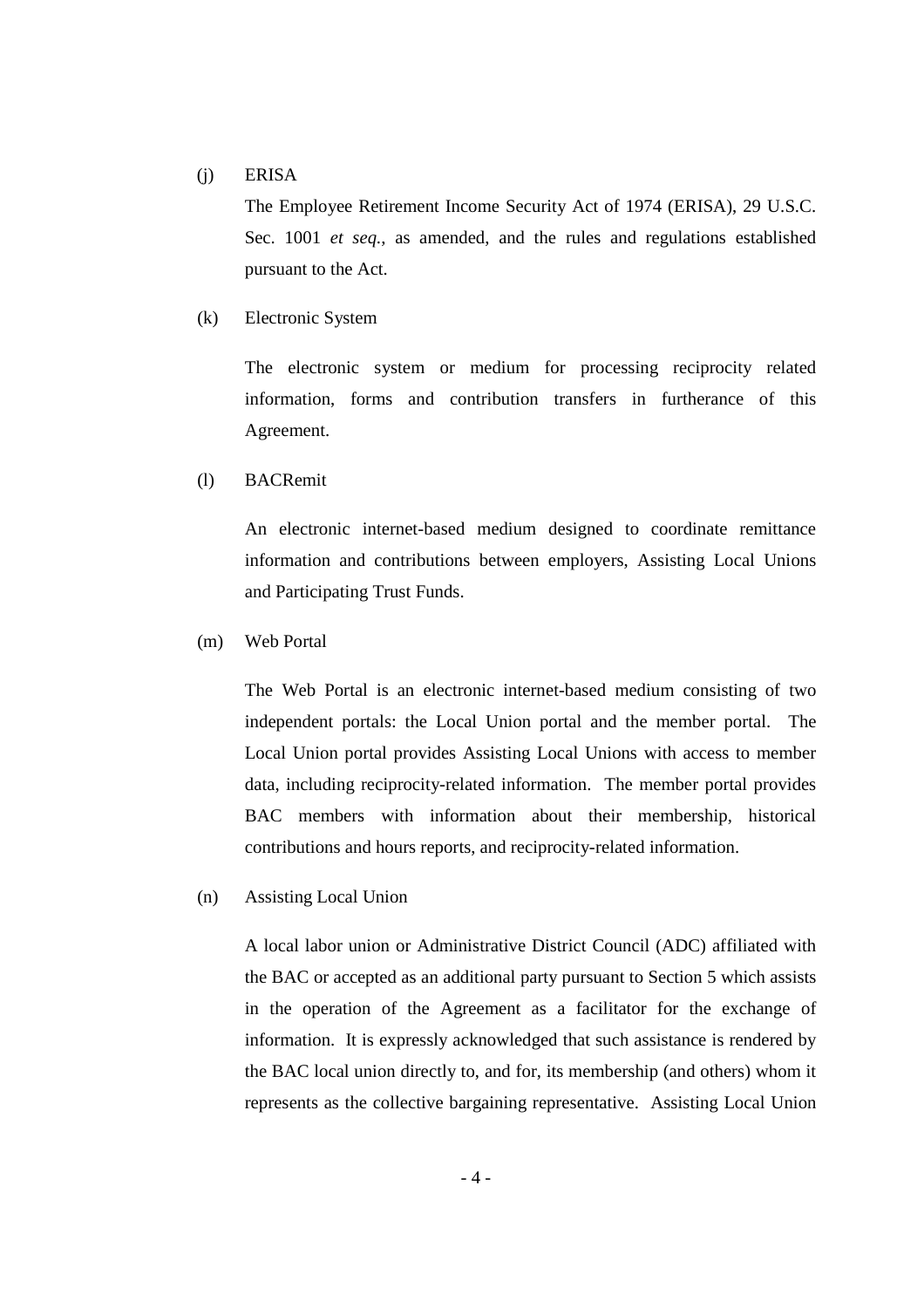Non-Employee Users will access the electronic system through the Web Portal as set forth in Section 9 of this Agreement.

#### SECTION 2. EFFECTIVE DATE AND PARTIES TO AGREEMENT

Any pension fund desiring to become party to this Agreement shall so notify the Reciprocal Clearinghouse by sending a copy of a properly adopted and signed Agreement to the Reciprocal Clearinghouse by Certified Mail. The effective date of this Agreement as to such a Fund shall be the first day of the month following the date the above-described copy is received by the Reciprocal Clearinghouse. The date this Agreement becomes operative as between any two Participating Funds shall be the effective date of this Agreement for each such Fund if they are the same, or the later of the two effective dates if they are not the same. Each Participating Fund which becomes a party to this Agreement is entering into this Agreement as of the appropriate effective date with all other present and future Participating Funds. No party shall be obligated to transfer any Monies received prior to its effective date under this Agreement.

This Agreement shall be binding on the parties hereto and any other party who becomes signatory hereto by signing a counterpart hereof, with the same force and effect as if such parties had been an original party hereto.

#### SECTION 3. EXCHANGE OF INFORMATION

Each Participating Trust Fund agrees to cooperate in the exchange of relevant information and shall comply promptly with a reasonable written or electronic request, transmitted through the electronic system, of the Reciprocal Clearinghouse for information or data necessary to carry out this Agreement. Each Participating Fund shall collect and receive the employer contributions due for the work of its Temporary Employees and shall keep separate accounts of the collections. Each Participating Fund shall keep the Reciprocal Clearinghouse advised of its current contribution rate and supply it with a current copy of the Participating Trust Fund's Summary Plan Description, Employer Identification Number, and Plan Number. Each Participating Trust Fund shall place notice of its participation in this Agreement in its Summary Plan Description and provide reciprocal authorization forms to local unions,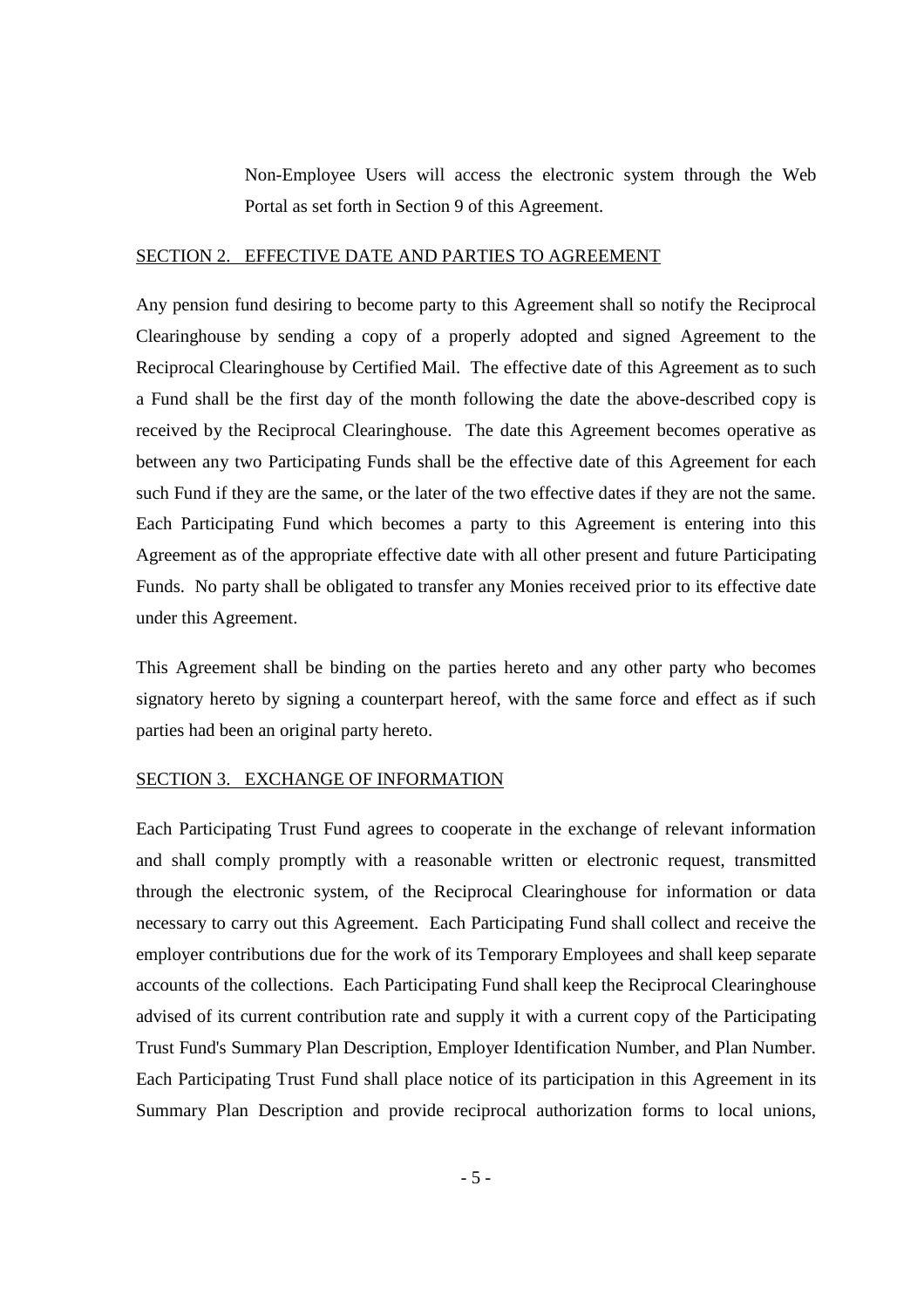Temporary and Permanent Employees as soon as practical after becoming signatory to the Agreement or when legally required.

#### SECTION 4. ACTIONS NECESSARY TO IMPLEMENT AGREEMENT

The Trustees of each Participating Fund agree to take all actions, including amendments to plan documents and the establishment of new practices or procedures, as are necessary to fully implement this Agreement, including the utilization of the electronic system.

#### SECTION 5. ADDITIONAL PARTIES TO THE AGREEMENT

Any additional parties desiring to become signatory to this Agreement shall so state by Certified Mail to the Reciprocal Clearinghouse. Such statement shall include a copy of the signed Reciprocity Agreement or statement of willingness to participate and shall be properly adopted by the Trustees of the Fund or a duly authorized representative. The effective date for any additional parties becoming signatory to this Agreement shall be the first day of the month following the date of the signing of the Agreement by the new party and receipt of the signed Agreement by the Reciprocal Clearinghouse.

With the approval of the International Union of Bricklayers and Allied Craftworkers, this Reciprocal Agreement may also be entered into by Trustees of a Pension Fund which provides retirement and pension benefits for employees not represented for the purpose of collective bargaining by Local Unions affiliated with the International Union of Bricklayers and Allied Craftworkers.

#### SECTION 6. ELECTRONIC SYSTEM

In order to enhance ease of use, help facilitate the timely transfers of Monies and achieve administrative cost savings, the reciprocal arrangement established through this Agreement shall utilize an electronic system or medium to process reciprocity related information. . Using personal computers or other appropriate devices, Participating Funds, the Reciprocal Clearinghouse, Assisting Local Unions, and both Permanent and Temporary Employees who are properly registered can access the electronic system to enter and exchange information and data relevant to the operation of the Agreement. The electronic system may be utilized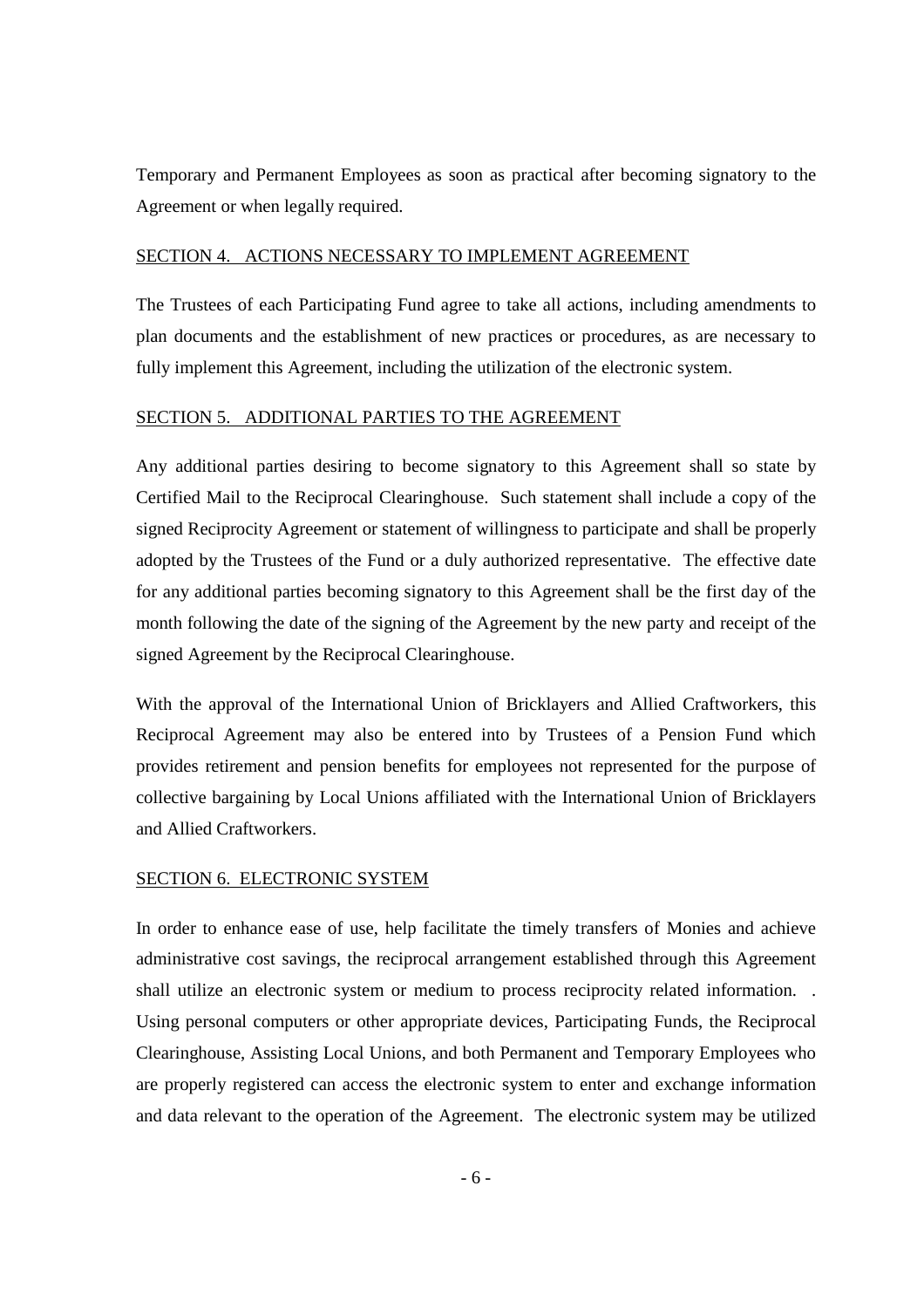as a method or medium for the actual transfers of Monies between two Participating Funds; it shall also be designed and maintained to help facilitate a decision by two Participating Funds to use an automated clearinghouse to electronically transfer Monies.

In order to achieve the uniformity of operation vital to the functionality of the electronic system, each Assisting Local Union and Participating Fund recognizes that a single, systemwide service provider is required. To obtain this necessary uniformity, each Participating Fund signatory to this Agreement hereby agrees to participate in the electronic system contracted for by the International Union of Bricklayers and Allied Craftworkers.

#### SECTION 7. FUNCTIONS OF THE RECIPROCAL CLEARINGHOUSE

The Reciprocal Clearinghouse shall receive and file from Participating Funds signed Agreements and required notifications of termination. The Reciprocal Clearinghouse shall prepare and circulate in written format proposed amendments to the Agreement, maintain on the electronic system a "listing" of current Participating Funds and current contribution rates, and assist Participating Funds in whatever manner possible consistent with and appropriate under this Agreement.

It is expressly understood and agreed that the Reciprocal Clearinghouse will serve as a facilitator and clearinghouse for exchange of information and approved forms, but that neither the Reciprocal Clearinghouse nor the Reciprocal Administrator shall have any discretionary authority, control or responsibility over (i) the management, administration, or assets of any Participating Fund, or (ii) the administration of the Agreement by any Participating Fund.

Consistent with this express limitation, the Reciprocal Clearinghouse shall also serve as a facilitator and clearinghouse for the electronic system, including, (1) helping to educate the service provider about the Participating Funds, the masonry construction industry, and the Agreement and operations relating thereto; and (2) helping to educate and inform Participating Funds, Assisting Local Unions, and Employees regarding the use and/or applications of the electronic system.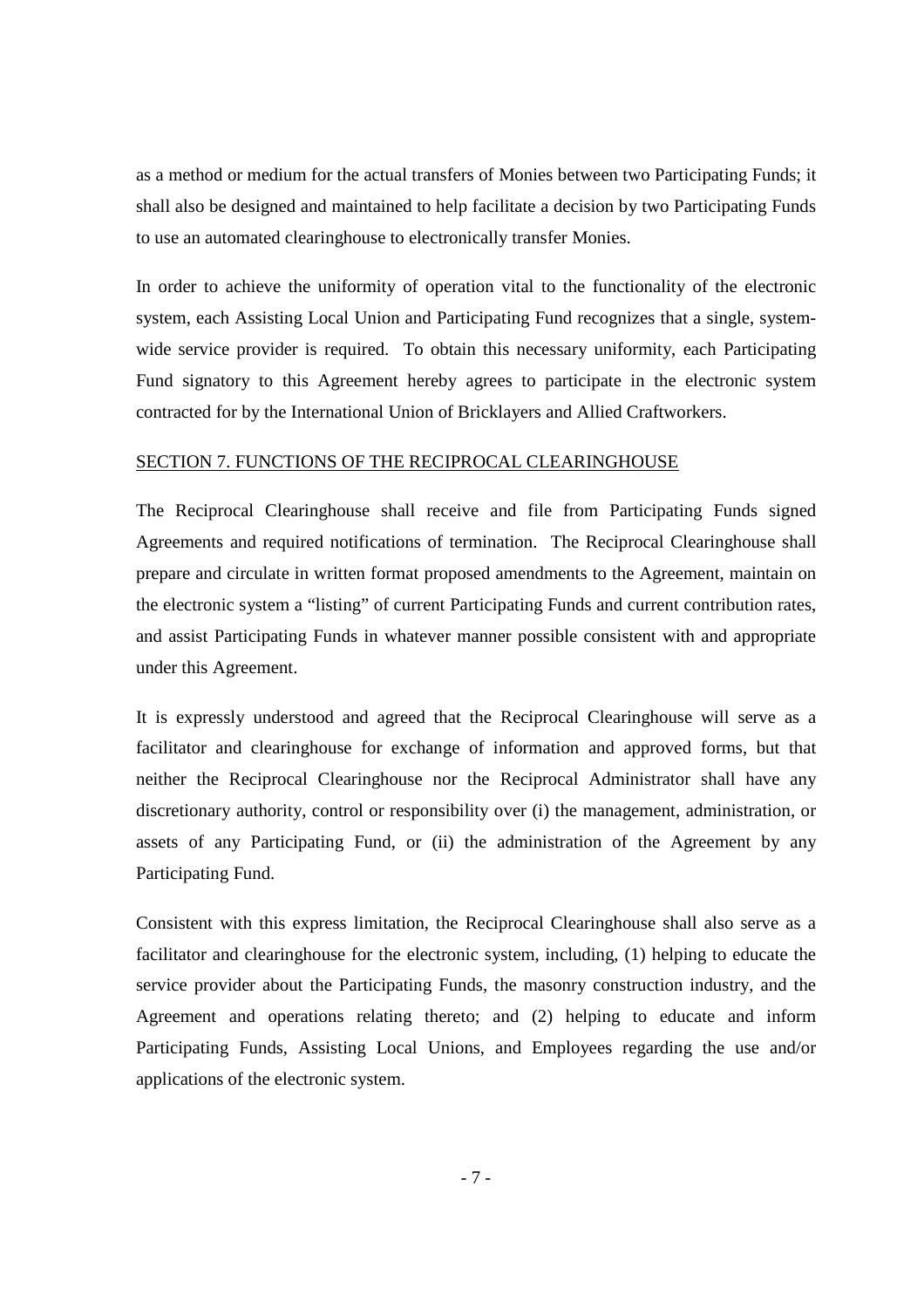#### SECTION 8. CONFIDENTIALITY OF EMPLOYEE INFORMATION

All non-Employee users of the electronic system (Home Funds, Participating Funds, Assisting Local Unions, the Reciprocal Clearinghouse, and their employees, officers or agents) shall be obligated to maintain the confidentiality of information derived from the electronic system concerning any Employee (such as name, address, Social Security or Social Insurance Number, an Employee's own log-in information for the electronic system, information submitted with reciprocal transfers pursuant to Section 14 below, etc.), except to the extent such information is utilized in furtherance of the operation of the Agreement and as consistent with applicable law. The electronic system service provider shall likewise be obligated (as more specifically set forth in the contract between the service provider and the International Union of Bricklayers and Allied Craftworkers) to maintain the confidentiality of such information.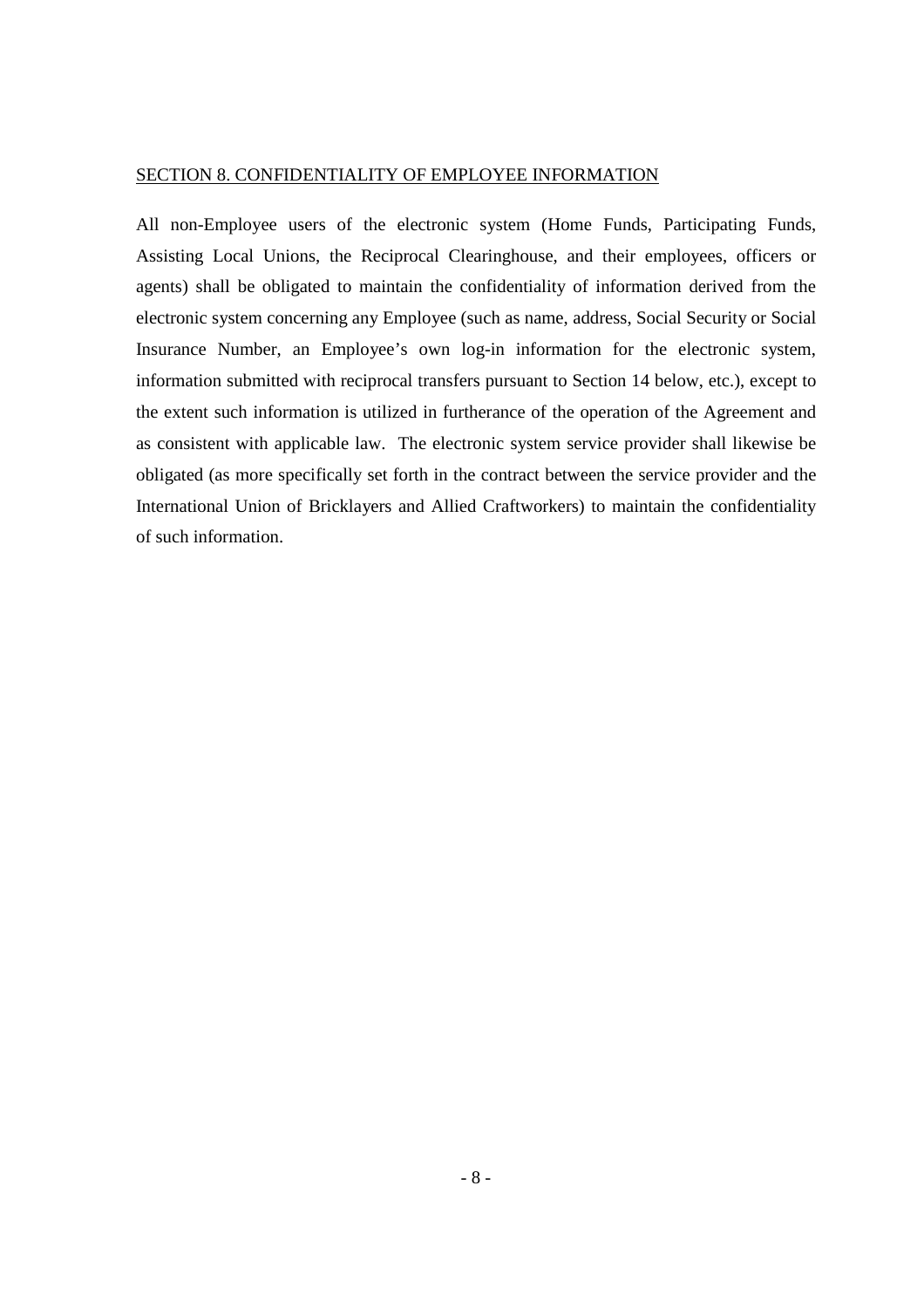#### II. OPERATION OF RECIPROCAL AGREEMENT

#### SECTION 9. USER ACCESS TO THE ELECTRONIC SYSTEM

Users shall acquire access to the electronic system in the following manner:

Employee Users. Traveling Employee users must follow the procedures, and must agree to the terms and conditions, set forth in Section 10, below; and

Non-Employee Users. Non-Employee users (employees, officers or agents of Home Funds, Participating Funds, The Reciprocal Clearinghouse, and Assisting Local Unions) must follow the procedures, and must agree to the terms and conditions, set forth herein, whereby each such user:

Must obtain a user login and password from BAC for the Web Portal (if an employee, officer or agent of Assisting Local Union) or for BACRemit (if an employee, officer or agent of Home Fund, Participating Fund, or The Reciprocal Clearinghouse); and

Must agree by electronic signature, upon initial login and annually thereafter, to properly maintain the confidentiality of information concerning an Employee. Record of the electronically signed confidentiality agreement shall be available to the Assisting Local Union and to the Reciprocal Clearinghouse. Thereafter, access to the electronic system shall be available on a personal computer or other appropriate device with an internet connection by use of the user login and password described above.

#### SECTION 10. HOW AN EMPLOYEE ELECTS RECIPROCITY

To be eligible for reciprocal transfers under this Agreement, an Employee:

Must register for a Web Portal account or appear at his Home Fund, a Participating Fund, or an Assisting Local Union after presentation of valid photo identification; and

Must agree in writing through a written confirmation, as specified below and electronically (via the electronic system) to: (i) the terms of use of the Web Portal and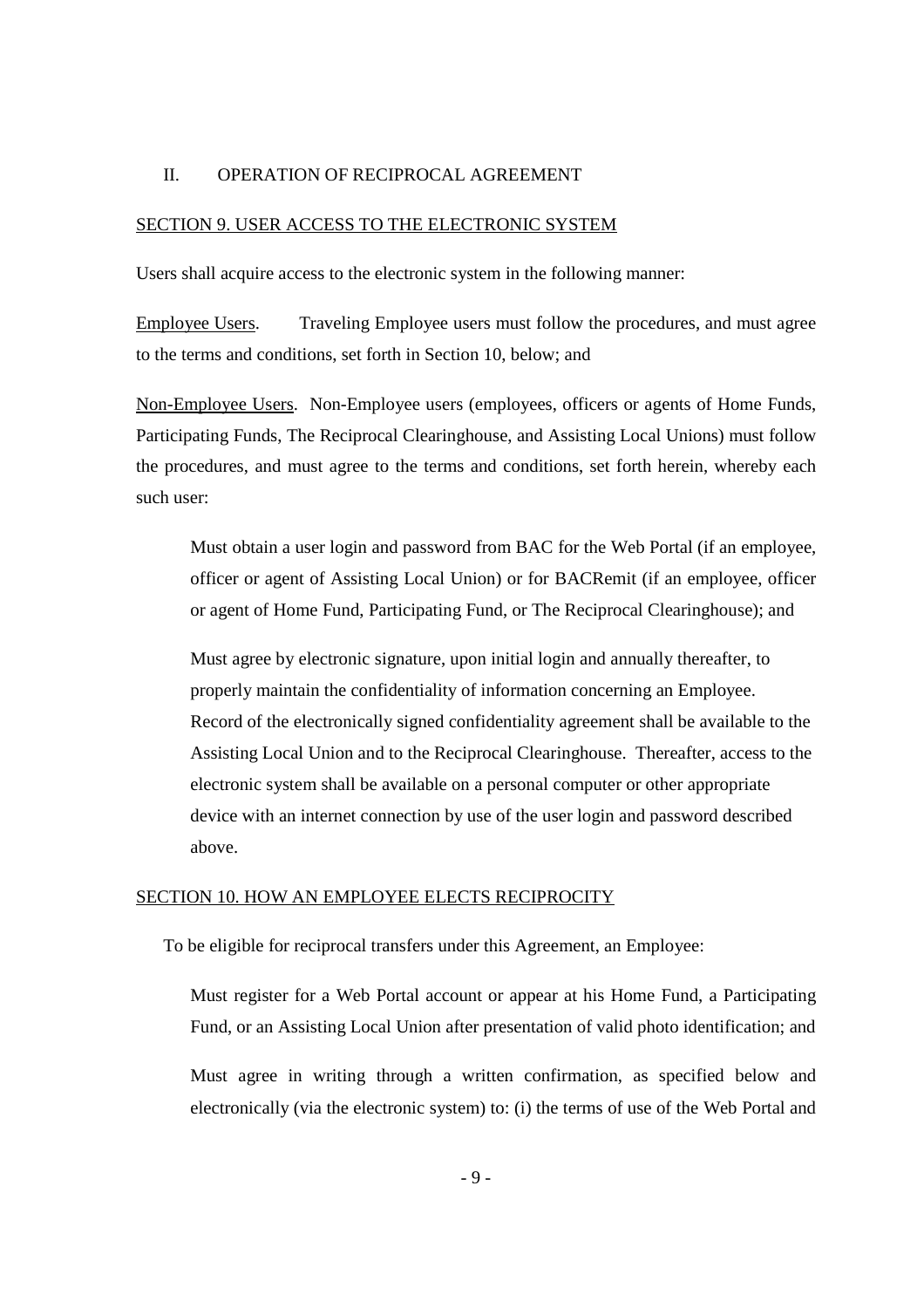electronic system; (ii) the legally binding effect of his utilization of an electronic signature; and (iii) an approved authorization and release (the "Authorization and Release") regarding reciprocal transfers under the Agreement.

The approved Reciprocal Authorization and Release shall contain an authorization whereby the Employee elects to participate in the reciprocal system as well as a release (waiver) by the Employee, releasing all participating Funds and their trustees from any claim or claims by the Employee, or anyone making a claim through him, based upon the Contributions made after the effective date of the Authorization and Release. The approved Reciprocal Authorization and Release shall also contain an express consent to the dissemination of information concerning the Employee, such as name, address, Social Security or Social Insurance Number, information submitted with reciprocal transfers pursuant to Section 14 below, etc. (but not including an Employee's Web Portal log-in information), to, and only to, authorized users of the Web Portal and the electronic system. The approved Reciprocal Authorization and Release shall also specify that it is a blanket authorization and release which will provide for the reciprocal transfers of Monies to his properly (that is, with Home Fund(s) acceptance) designated Home Fund(s) from any and all Participating Fund(s) in whose area the Employee is, or may in the future be, working as a Temporary Employee, unless and until the Employee thereafter utilizes the electronic system to expressly cease the transfers of Monies.

At the time of registration, the Employee shall be required to accept the electronic system's terms of service, which includes acknowledgement that use of the Employee's username and password used to access the site constitutes the Employee's electronic signature. Thereafter, he shall be entitled to access the electronic system on any personal computer or other appropriate device with an internet connection, by use of his Web Portal login and password.

#### SECTION 11. EFFECT OF ELECTION ON PARTICIPATING FUND

As of the first day of the month in which an Employee signs, either electronically or physically, the Reciprocal Authorization and Release, and designates his Home Fund(s) (if the Home Fund(s) later accepts that designation), and anytime thereafter, the Participating Fund shall keep a separate account of collections of Employee Contributions due for the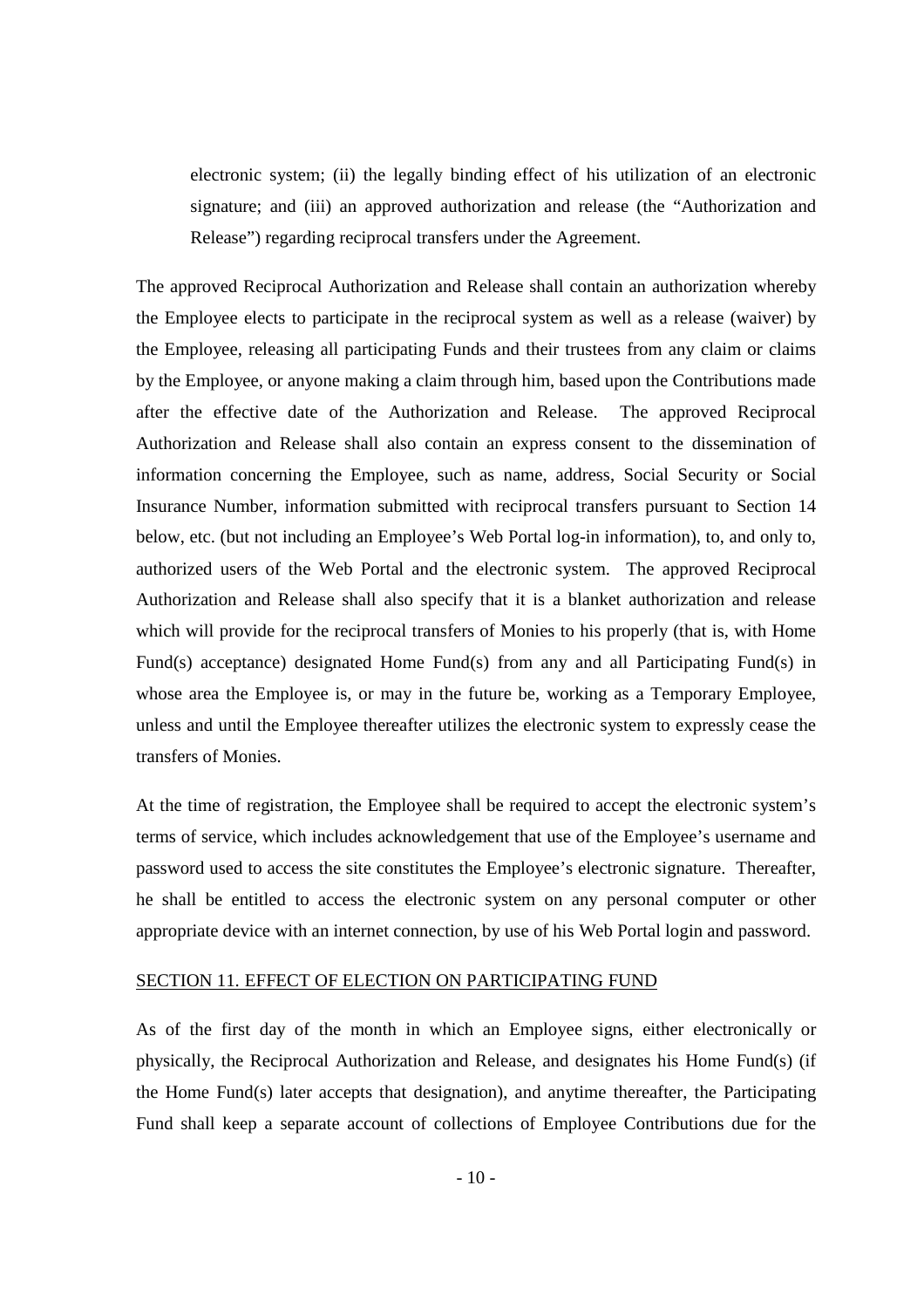work of the Temporary Employee and transfer to the Temporary Employee's Home Fund an amount of money as prescribed under Section 12 on behalf of the Temporary Employee for work performed from the first day of the month in which the signed authorization form is received by either the administrator of the Participating Fund or by a person designated by the Participating Fund to receive such authorization forms. An earlier effective date for the transfer of Monies may be established by the Trustees of a Participating Fund.

#### SECTION 12.AMOUNT TRANSFERRED TO HOME FUND

Each Participating Trust Fund shall transfer required contributions to the Temporary Employee's Home Fund as soon as feasible within a period of thirty (30) days following receipt of the request for transfer. Subsequent transfers of money to the Home Fund shall be made on at least a monthly basis or more often if mutually agreed to by the parties to this Agreement.

It is understood by the parties to this Agreement that the Participating Trust Fund shall remit to the Home Fund an amount of money equal to all contributions received based on hours paid and reported to the Participating Fund.

There shall be no administrative fee charged by a Participating Fund for the transfer or for any other reason.

## SECTION 13. IDENTIFICATION OF HOME FUND TO RECEIVE TRANSFERS

If the Temporary Employee has two Home Funds, a defined benefit fund and a defined contribution fund, the Participating Fund shall transfer all Monies to whichever Home Fund is the same type as the Participating Fund (defined benefit to defined benefit - defined contribution to defined contribution). However the Home Fund has the discretion to allocate defined contribution Monies to a defined benefit fund.

If the Temporary Employee has only one Home Fund, the Participating Fund or Funds shall transfer all Monies to that Fund. If the Home Fund has only a defined benefit fund and the Participating Fund has both a defined benefit fund and a defined contribution fund, the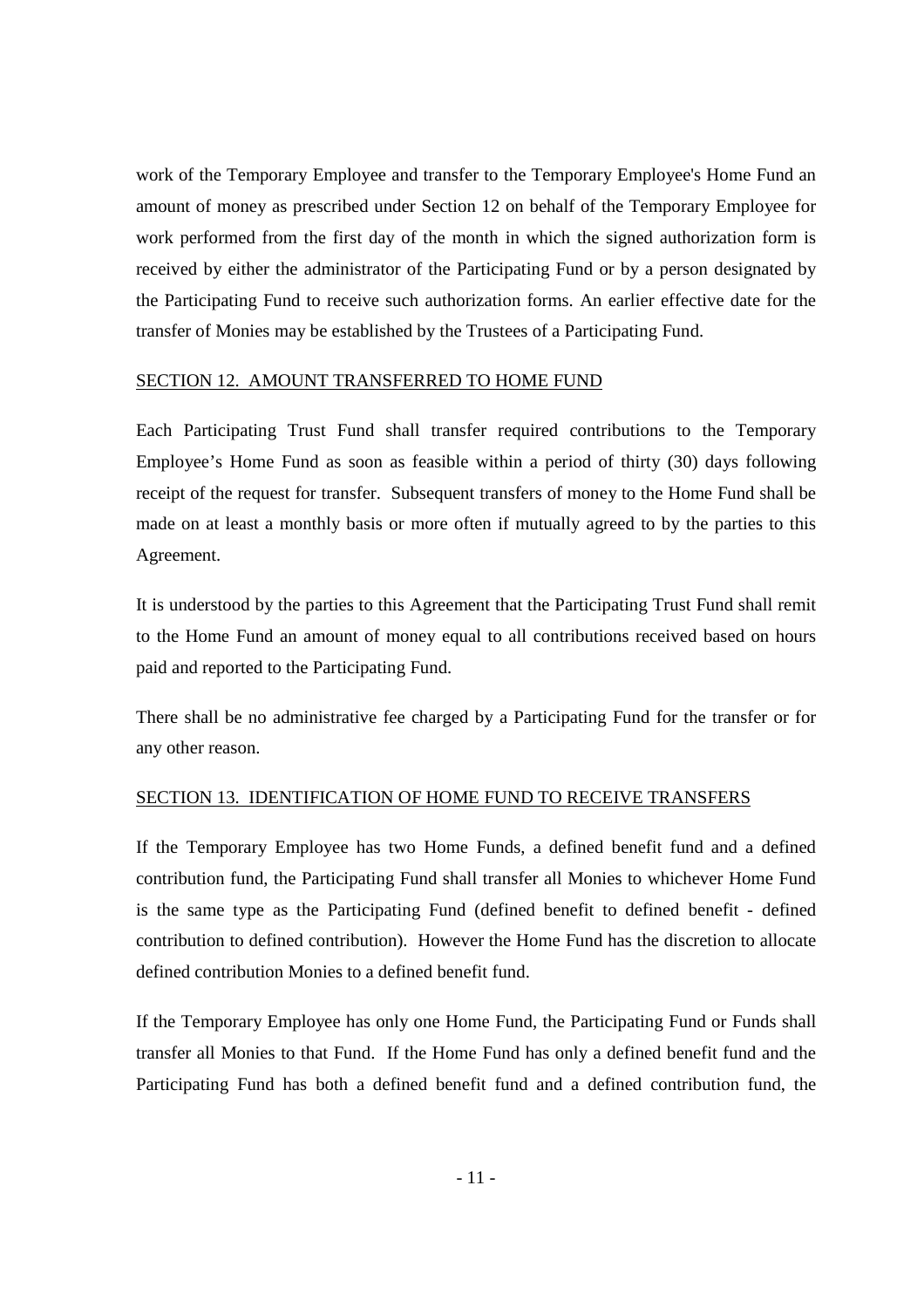Temporary Employee may elect to transfer only Monies from the Participating Fund's defined benefit fund to the Home Fund.

All Local Monies for Canadian Temporary Employees working in the U.S. shall be transferred to the IPF Defined Contribution Plan.

#### SECTION 14. INFORMATION SUBMITTED WITH TRANSFERS

Each Participating Trust Fund shall, at the time of making the monthly transfer, submit via the electronic system to the Home Fund a report which shall include the following information for each Temporary Employee:

- (a) Name
- (b) Social Security Number
- (c) Work month reported
- (d) Number of hours contributed for in the month
- (e) Employer name
- (f) Total Monies being transferred

# SECTION 15. EFFECT OF TRANSFERS ON PBGC PREMIUM

For purposes of the Pension Benefit Guaranty Corporation (PBGC), the Temporary Employee shall not be considered a participant in the Participating Fund if Monies are transferred to the Temporary Employee's Home Fund.

#### SECTION 16. HOW TEMPORARY EMPLOYEE STOPS TRANSFERS

Once an Employee is registered on the electronic system through his Web Portal account, he may thereafter modify his registration or request a cessation of reciprocal transfers by accessing his online account through his Web Portal account and filing a cessation notice or by appearing at or submitting a written request for cessation to his Home Fund, any Participating Fund or any Assisting Local Union. A cessation stops all current and future or all future transfers permanently to any Home Fund(s) after an Employee has removed the Home Fund(s) designation(s). Any such cessation in the transfer of Monies shall become effective on the last day of the month the request for cessation is inputted on the electronic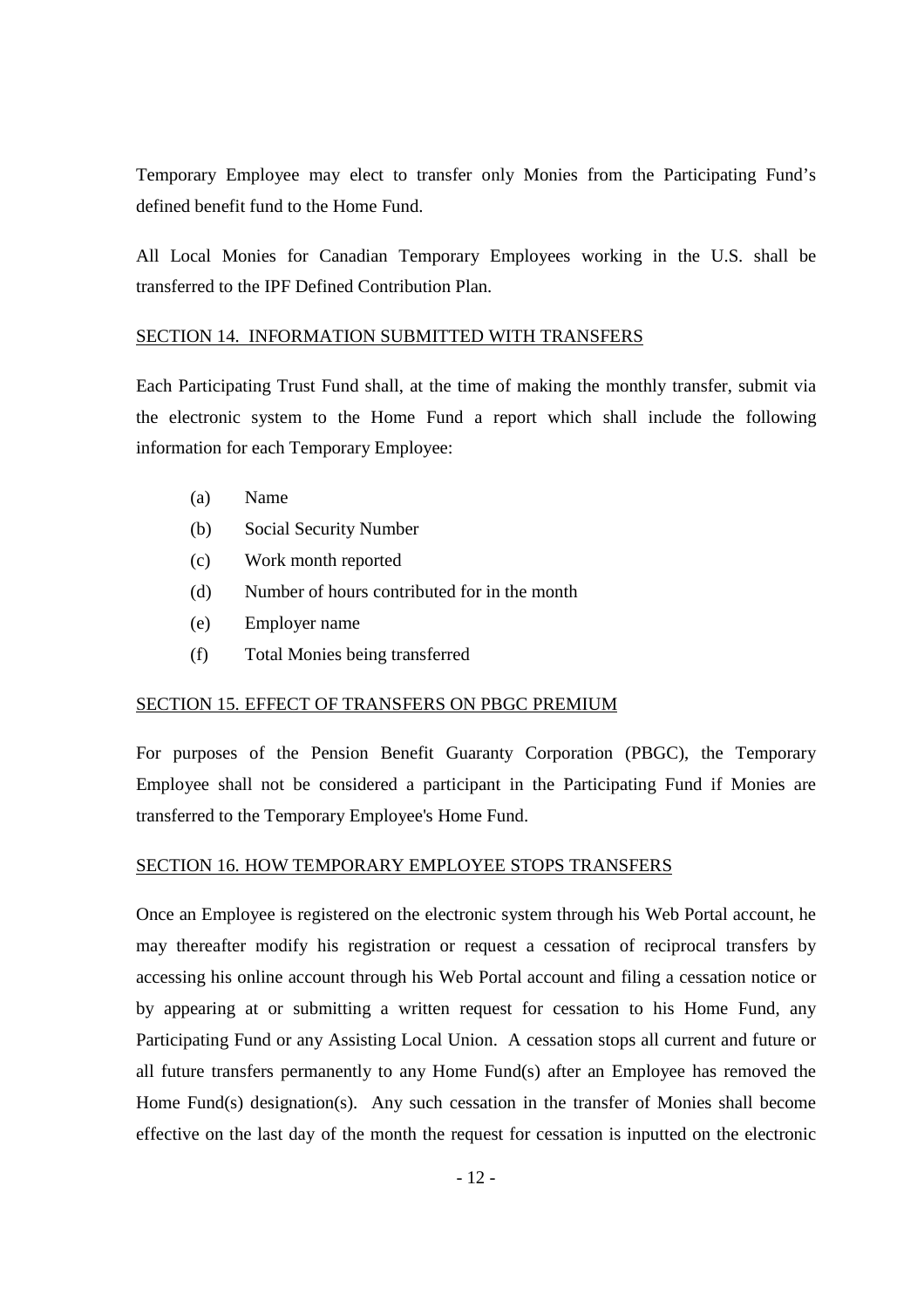system. An Employee who requests a cessation shall not be eligible to restart transfers or designate a new Home Fund(s) and have Monies transferred so long as he works in the area of the same Participating Fund(s) where he was working when he requested the cessation.

If an Employee's file is accessed on the electronic system without the use of that particular Employee's Login, any modification and/or cessation as outlined above shall be valid only if an approved Employee confirmation of such action (an "Employee Confirmation of Modification and/or Cessation") is printed and signed by the Employee after presentation of valid photo identification and is filed at the Home Fund, Participating Fund or Assisting Local Union where such access occurs. The Employee shall be given a copy of his signed Employee Confirmation of Modification and/or Cessation.

#### SECTION 17. WHEN RECIPROCITY IS NOT IN EFFECT

If a Participating Trust Fund receives Contributions with respect to a Temporary Employee's employment, reciprocity is not in effect and the Contributions thus received shall be applied in accordance with the Participating Fund's provisions, if:

- (a) The Temporary Employee has not agreed to the Reciprocal Authorization and Release or has not executed and had filed an Employee Confirmation (all as provided in Section 10);
- (b) No Home Fund, as defined in Section 1(d), has been established by the Temporary Employee or if established, it is not a party under this Agreement, or
- (c) The Temporary Employee is eligible and has completed the necessary enrollment forms for benefits in the Participating Trust Fund.
- (d) Transfer of defined contribution fund Monies will create a violation of Section 415(c) of the IRC.
- (e) A cessation under Section 16 is in effect.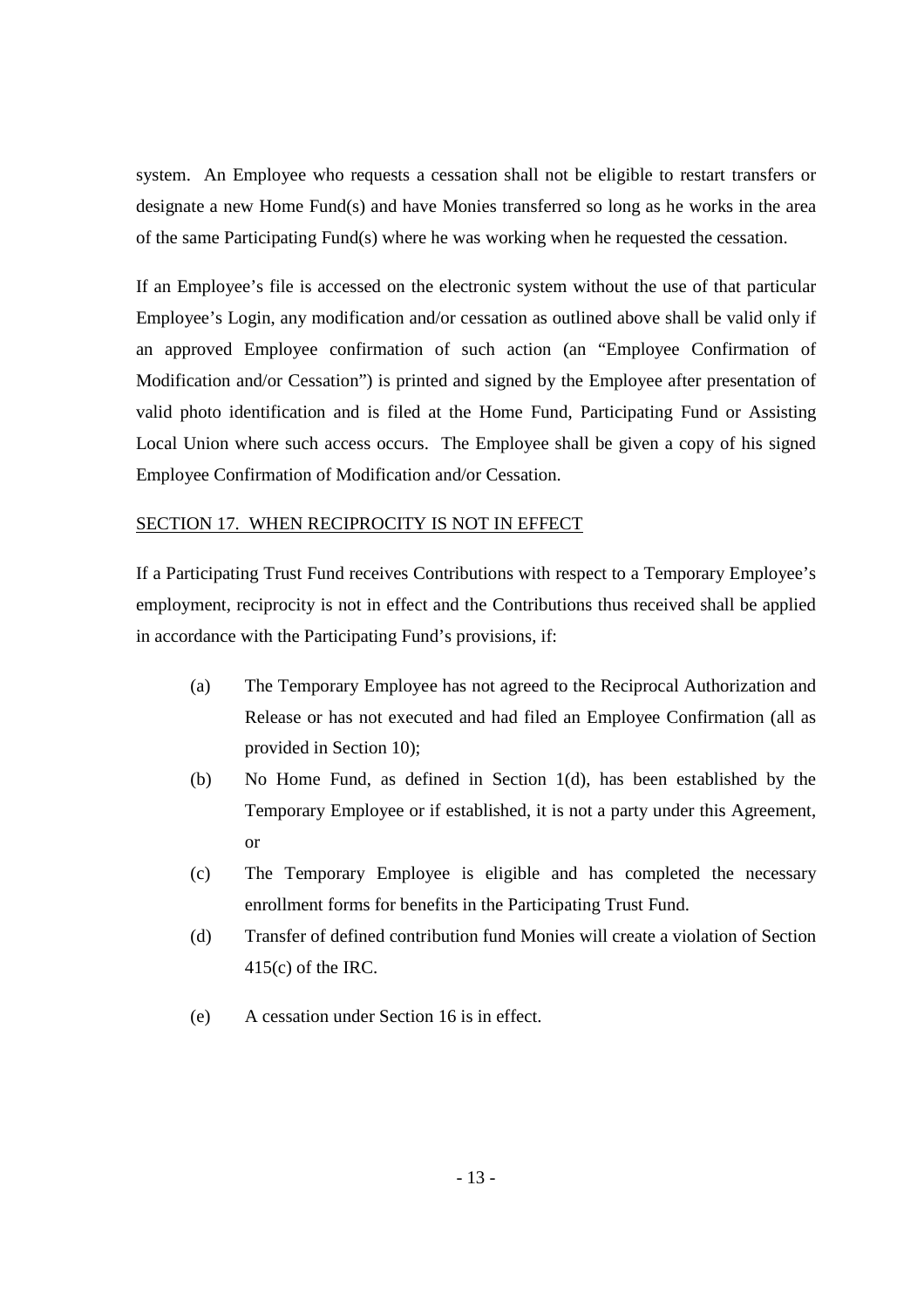#### SECTION 18. TREATMENT OF MONIES RECEIVED BY HOME FUND

All Monies forwarded pursuant to this Agreement to the Trustees of the Home Fund of a Temporary Employee shall be treated as the equivalent of Contributions to that Home Fund and shall be applied in accordance with said Home Fund's provisions. Neither the Participating Fund nor its Trustees forwarding Monies to the Home Fund shall have any responsibility for the application of the Monies by the Home Fund.

#### SECTION 19. CREDITING SERVICE IN HOME FUND

The manner of crediting Monies and hours received by a Home Fund on behalf of its participants temporarily employed elsewhere shall be as follows:

Vesting Service - All hours worked in any Participating Fund for which Monies are transferred pursuant to this Agreement shall be counted as vesting service by the Home Fund on an hour-for-hour basis, as required by ERISA. However, if the same hours are reported by more than one Participating Fund, the Home Fund shall not be required to credit such hours more than once. A year of vesting service shall be whatever each plan decides, so long as it meets the requirements of ERISA.

Benefit Accrual - All hours worked in any Participating Fund for which Monies are transferred pursuant to this Agreement shall be counted for benefit accrual purposes by the Home Fund on an equitable basis, considering the relationship between the Participating Fund and the contribution rate in the Home Fund. For example, the benefit accrual rate for each hour for which Monies are transferred shall be proportional to the Home Fund's regular benefit accrual rate based on the relationship between the Home Fund contribution rate and the contribution rate received from the Participating Fund. Where benefit accrual is not based on hours but on the amount of contributions received on a participant's behalf, all Monies transferred shall be credited to his account for benefit accrual purposes.

#### SECTION 20. COORDINATION WITH THE INTERNATIONAL PENSION FUND (IPF)

A. If the Home Fund is only the Bricklayers and Trowel Trades International Pension Fund (IPF), the Participating Fund shall transfer to the IPF an amount of money equal to all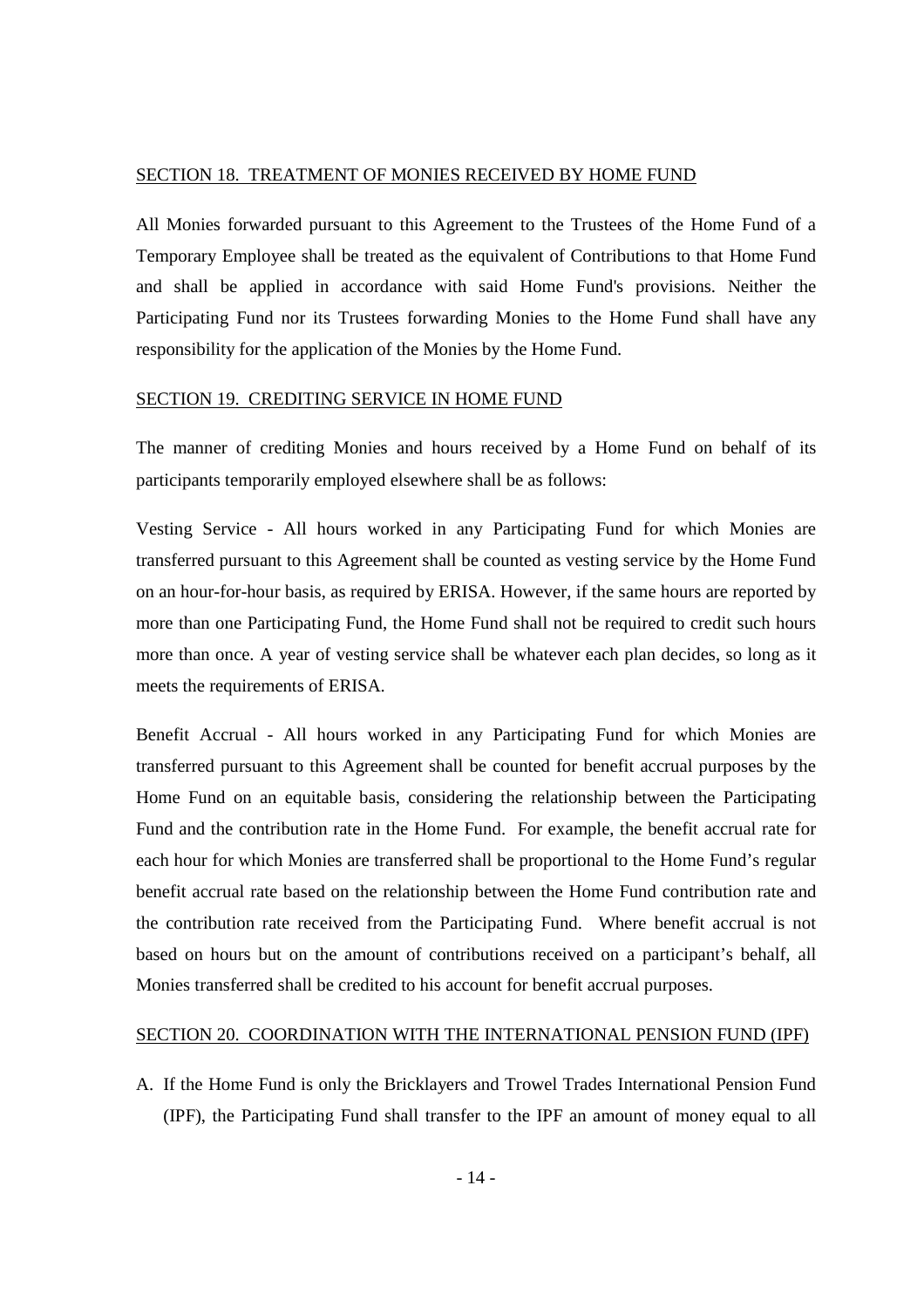Contributions received. Any amount in excess of the Home Fund IPF defined benefit plan rate shall be applied to the IPF defined contribution plan.

- B. If the Home Fund participates in both the IPF and maintains a local defined benefit and/or defined contribution plan, the Participating Fund shall transfer to the Home Fund an amount equal to all local defined benefit or defined contributions required under the Home Fund, or if less, the amount of local contributions received by the Participating Fund. Subsequently, the Home Fund shall credit the transferred contributions in proportion to the defined benefit and/or defined contribution funds of the Home Fund.
- C. If the Home Fund does not participate in the IPF and the Participating Fund does, the Participating Fund shall transfer to the Home Fund an amount equal to all local contributions received. Subsequently, the Home Fund shall credit the transferred contributions in proportion to the defined benefit and/or defined contribution funds of the Home Fund.
- D. If the Participating Fund does not participate in the IPF, the Participating Fund shall transfer to the Home Fund an amount of money equal to all local contributions received. Subsequently, the Home Fund shall credit the transferred contributions in proportion to the defined benefit and/or defined contribution funds of the Home Fund
- E. If the Participating Fund participates in the IPF and the Home Fund maintains a local defined benefit and/or defined contribution plan, the Participating Fund shall transfer to the Home Fund an amount of money equal to all local contributions received. Subsequently the Home Fund shall credit the transferred contributions in proportion to the defined benefit and/or defined contribution funds of the Home Fund.
- F. Except as provided in Paragraph G below, if both the Participating Fund and the Home Fund participate in the IPF, no IPF monies will be transferred between the Participating and Home Funds. Monies will be remitted at the effective contribution rate of the jurisdiction of the Participating Fund to the IPF. Contributions received by the IPF will be credited in accordance with the IPF Home Local Rule.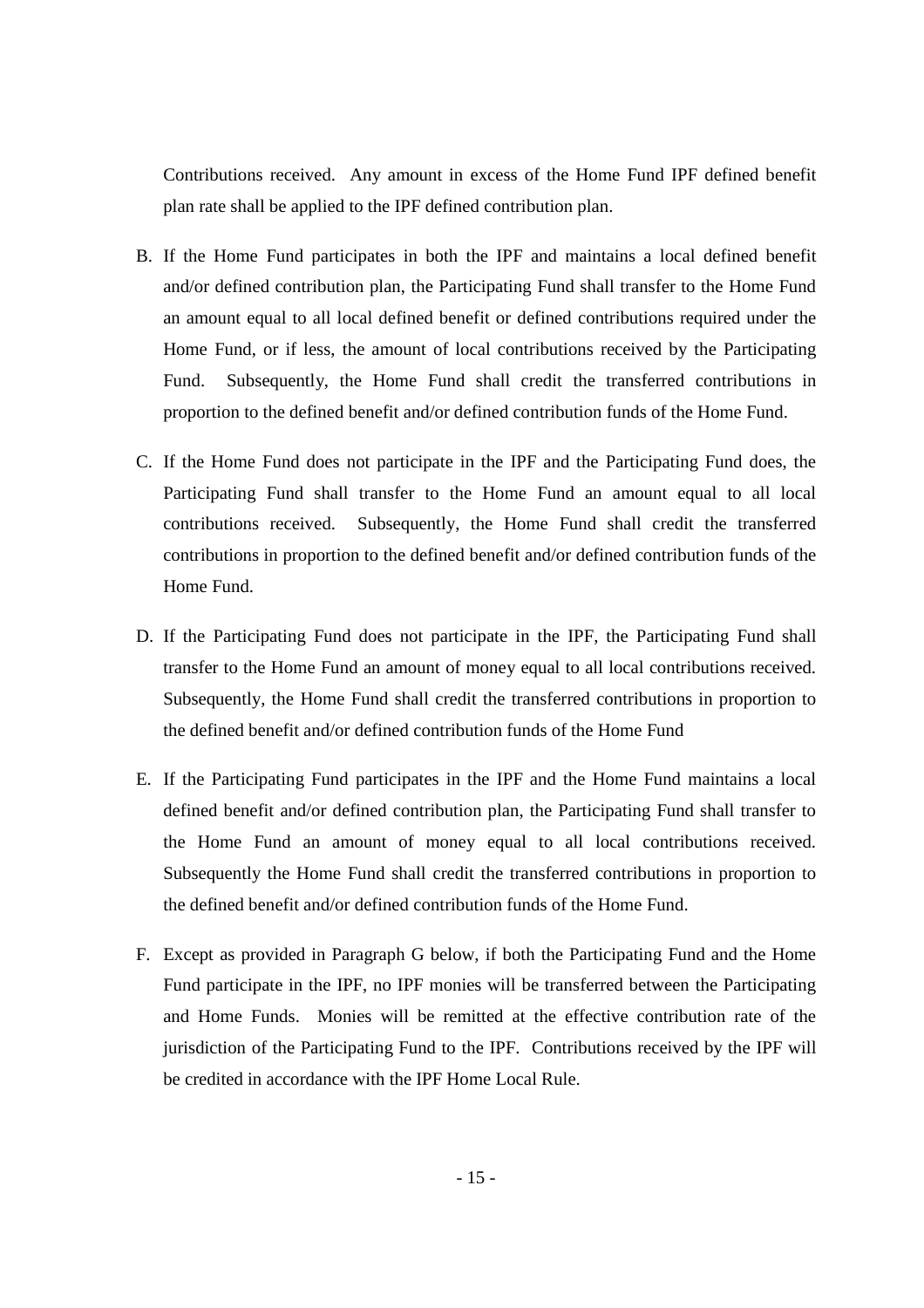- G. If the Participating Fund provides a local defined benefit or defined contribution plan through a merger with the IPF, the amount of the Participating Fund contribution rate immediately prior to the effective date of the IPF merger shall be transferred by the IPF to the Home Fund.
- H. If the Home Fund provides a local defined benefit or defined contribution plan through a merger with the IPF, the Participating Fund shall transfer an amount equal to all local funds received. Amounts in excess of the IPF defined benefit amount shall be credited to the IPF defined contribution plan.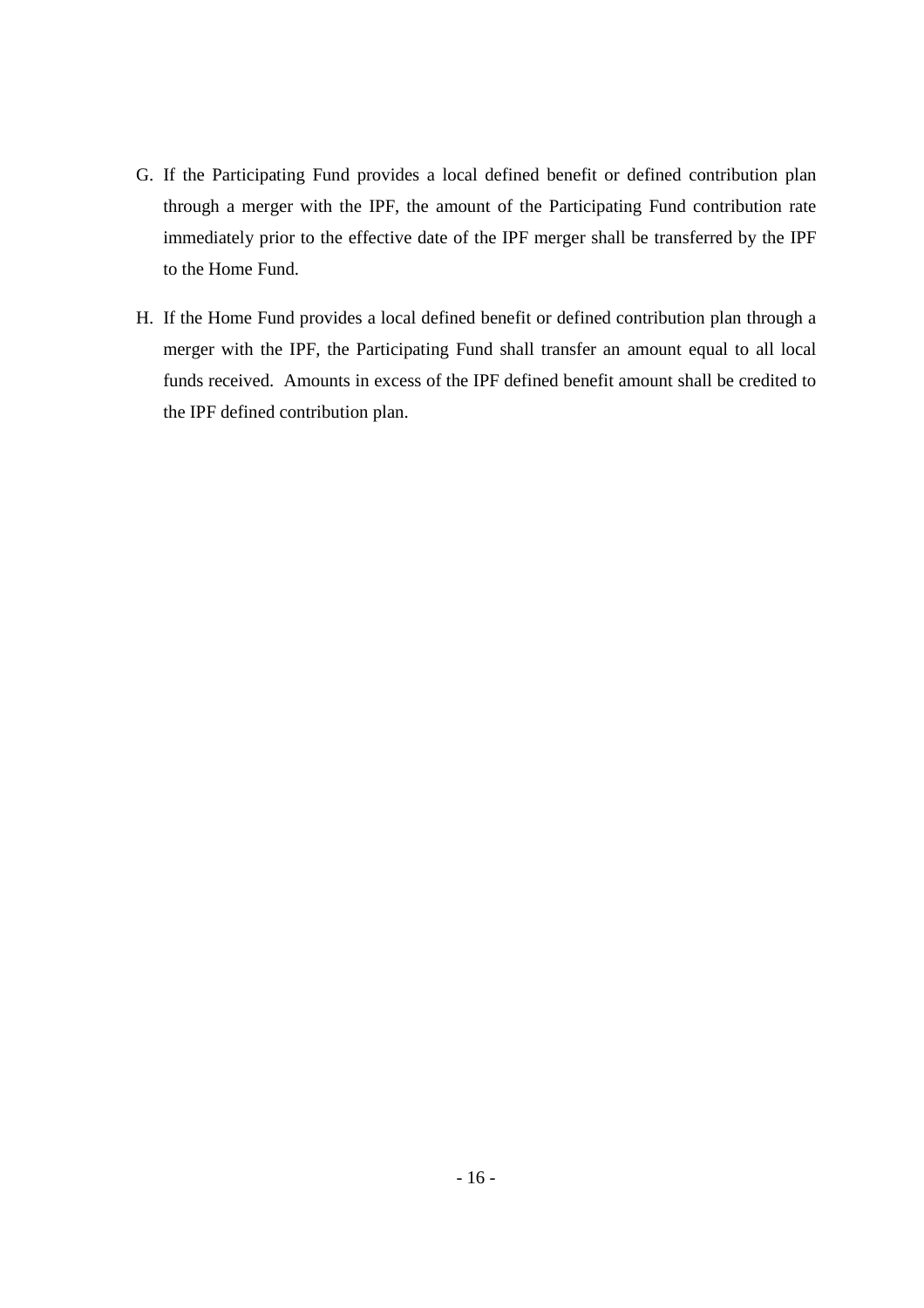#### III. LIMITS OF LIABILITY AND RESPONSIBILITY

#### SECTION 21. LIABILITY FOR CONTRIBUTIONS

No party shall be liable to any other party for any sum whatsoever except to the extent Contributions made on Temporary Employees are, in fact, collected and received. All Participating Trust Funds shall make every reasonable effort to collect all Contributions due, as required by ERISA. The Trustees of each Participating Fund agree to cause investigation to be made upon request of the Trustees of any other Participating Fund to determine whether Contributions as required have been made on behalf of Temporary Employees. However, a Temporary Employee's Home Fund shall have no responsibility to take any action to enforce the terms of any collective bargaining agreement requiring Contributions to another Participating Trust Fund.

#### SECTION 22. EMPLOYER LIMITATION

No employer shall be considered a contributing employer in any Participating Fund or Funds other than the Fund or Funds to which he is bound to contribute pursuant to the terms of an agreement which he has signed or assented to.

#### SECTION 23. WAIVER OF LIABILITY

It is expressly understood and agreed that none of the signatory Funds assumes any of the liabilities or obligations of the other signatory Funds. Each signatory Fund shall be liable solely and exclusively for pension benefits due under its own plan and no Fund shall be liable for the acts or omissions of another Fund. It is expressly understood and agreed that none of the Assisting Local Unions assumes any of the liabilities or obligations of the Participating Funds.

# SECTION 24. NO INTERNATIONAL UNION, RECIPROCAL CLEARINGHOUSE, RECIPROCAL ADMINISTRATOR, OR ASSISTING LOCAL UNION LIABILITY; LIABILITY OF THE ELECTRONIC SYSTEM SERVICE PROVIDER

None of the BAC (its officers, employees or agents, including the Reciprocal Clearinghouse and the Reciprocal Administrator), any Assisting Local Union (its officers, employees or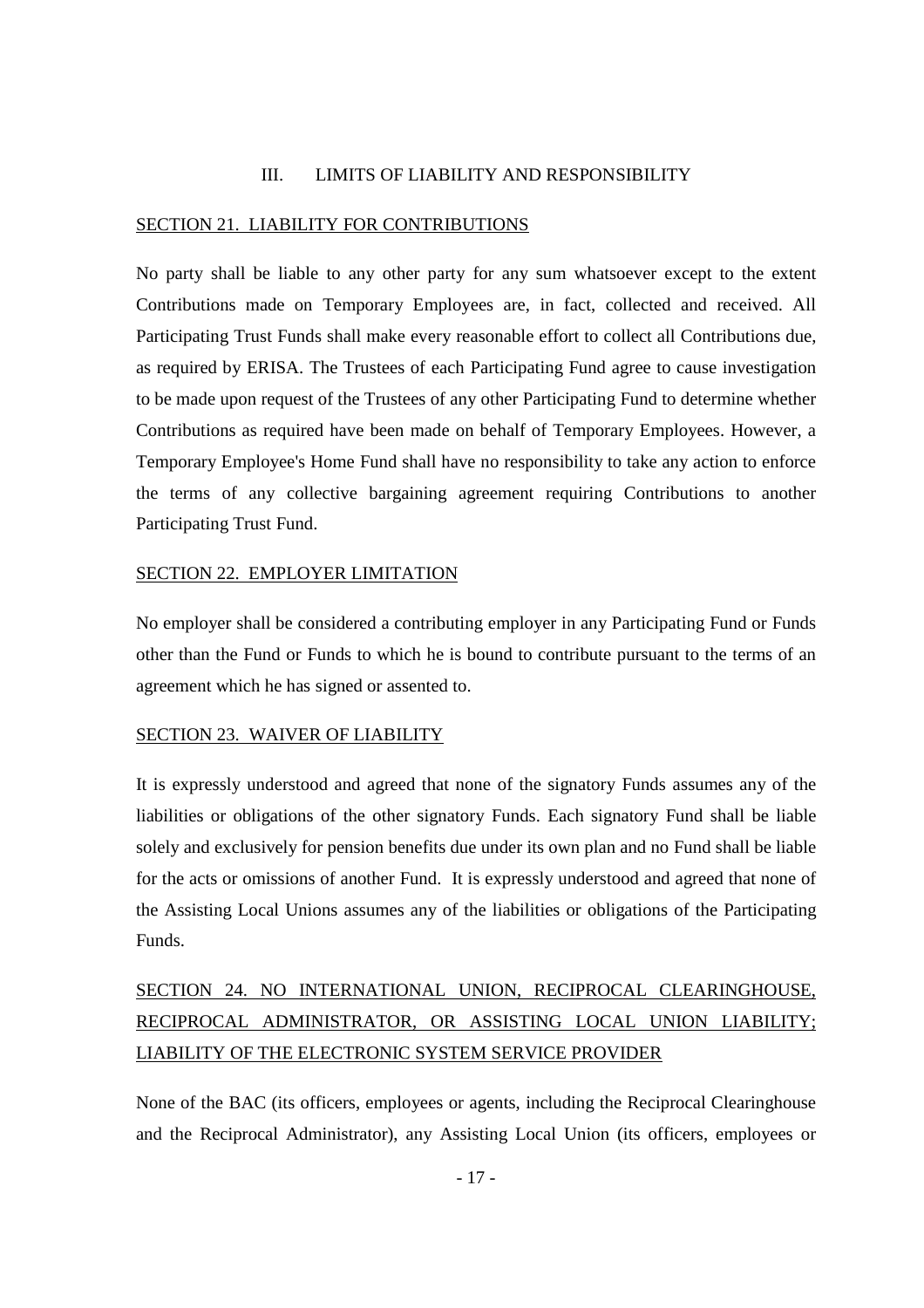agents), or shall in any way be responsible or liable for the payment of benefits, the transfer of Monies, the accuracy or completeness of written reports or any data contained on the electronic system, or any acts and omissions of any Participating Fund (its trustees, employees or agents). Further, none of the BAC (its officers, employees or agents, including the Reciprocal Clearinghouse and Reciprocal Administrator), or any Assisting Local Union (its officers, employees or agents), shall have any financial or legal liability with regard to transactions between Participating Funds pursuant to this Agreement or with regard to the administration of the Agreement. Liability issues relating to the electronic system service provider shall be governed by the Contract entered into by the service provider and the International Union of Bricklayers and Allied Craftworkers.

#### SECTION 25. ACCEPTANCE OF WRITTEN DOCUMENTS

The Trustees of each signatory Fund shall be fully protected in acting upon any instrument, certificate, report or paper, in writing or on the electronic system believed by them to be genuine; and the Trustees of each signatory Fund shall be under no duty to make any investigation or inquiry as to any statement in any such writing or as to the authority of the person making such statement but may accept the same as conclusive evidence of the accuracy of the statement contained therein and the authority to make it.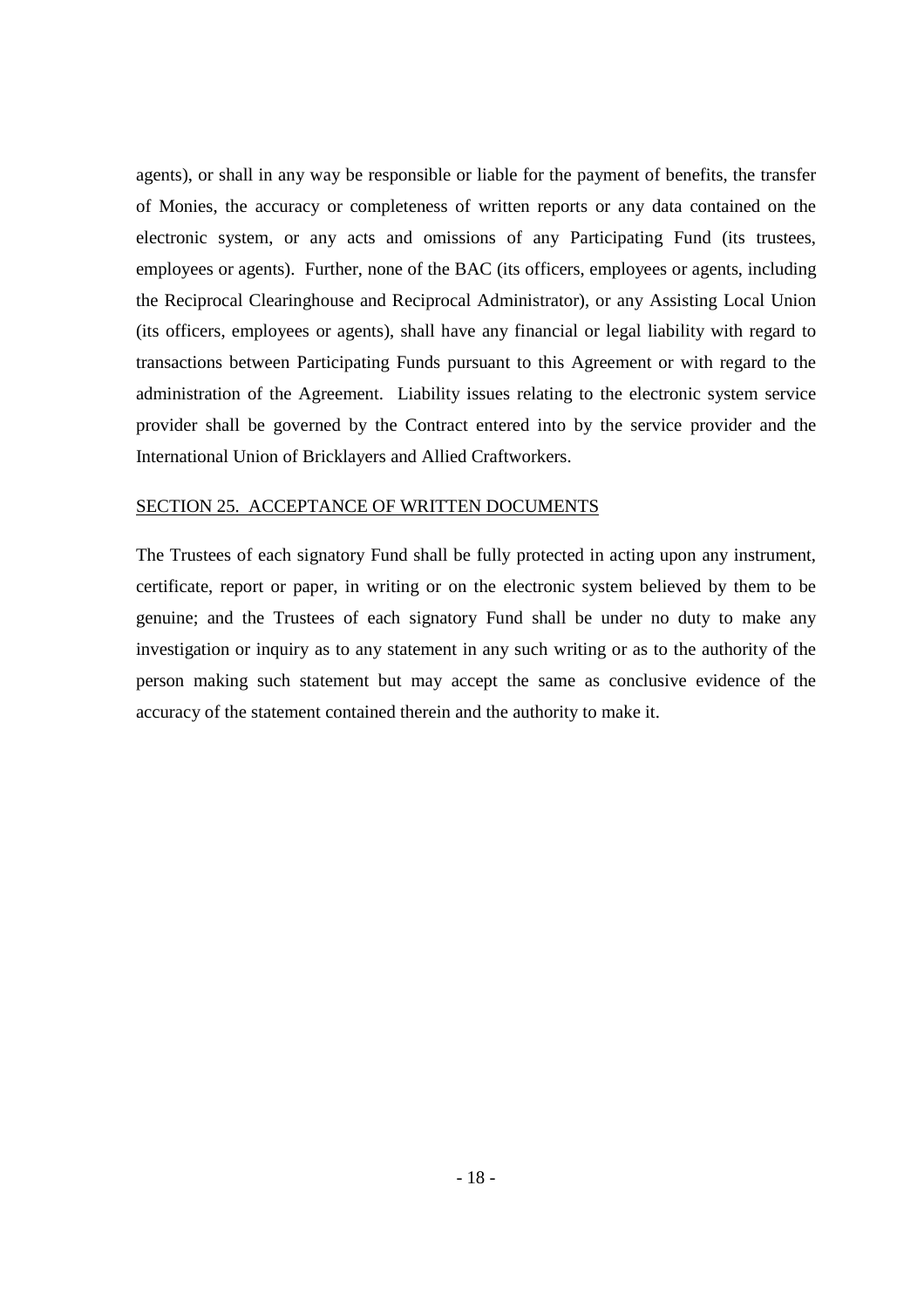#### IV. OTHER PROVISIONS

#### SECTION 26. EFFECT ON OTHER RECIPROCAL AGREEMENTS

This Agreement shall supersede any existing or future reciprocal agreement in effect between two or more Participating Funds requiring transfers of money to a Home Fund. Not withstanding the foregoing, any reciprocal agreement that has been created to enable cooperation between the separate Participating Trust Funds operating in the jurisdiction of a single merged BAC local union or single BAC Administrative District Council shall remain unaltered by this agreement.

#### SECTION 27. AMENDMENT PROCEDURES

This Agreement may be modified or amended at any time by the written approval of a proposed amendment or modification by a simple majority of all voting Participating Trust Funds. The Reciprocal Clearinghouse shall prepare and circulate proposed amendments, tabulate all votes on amendments, and report the results to the Participating Funds.

#### SECTION 28. PLAN TERMINATION OR LOSS OF TAX-EXEMPT STATUS

In the event a Participating Trust Fund shall terminate its Pension Plan or lose its tax-exempt status, its participation in this Agreement shall automatically terminate. It shall be the responsibility of that Fund to notify the Reciprocal Clearinghouse of said termination or loss of tax-exempt status. Notice in writing by Certified Mail shall be given prior to or immediately following the date of either occurrence.

#### SECTION 29. TERMINATION OF RECIPROCAL AGREEMENT

Any Participating Fund may terminate its participation in this Agreement by giving written notice by Certified Mail to the Reciprocal Clearinghouse if the notice is received at least one hundred and eighty (180) days prior to the end of any calendar year. In such event, termination shall become effective with respect to Contributions attributable to work performed in the next succeeding calendar year; but transfers shall be received or made by said Participating Fund in accordance with this Agreement with respect to Contributions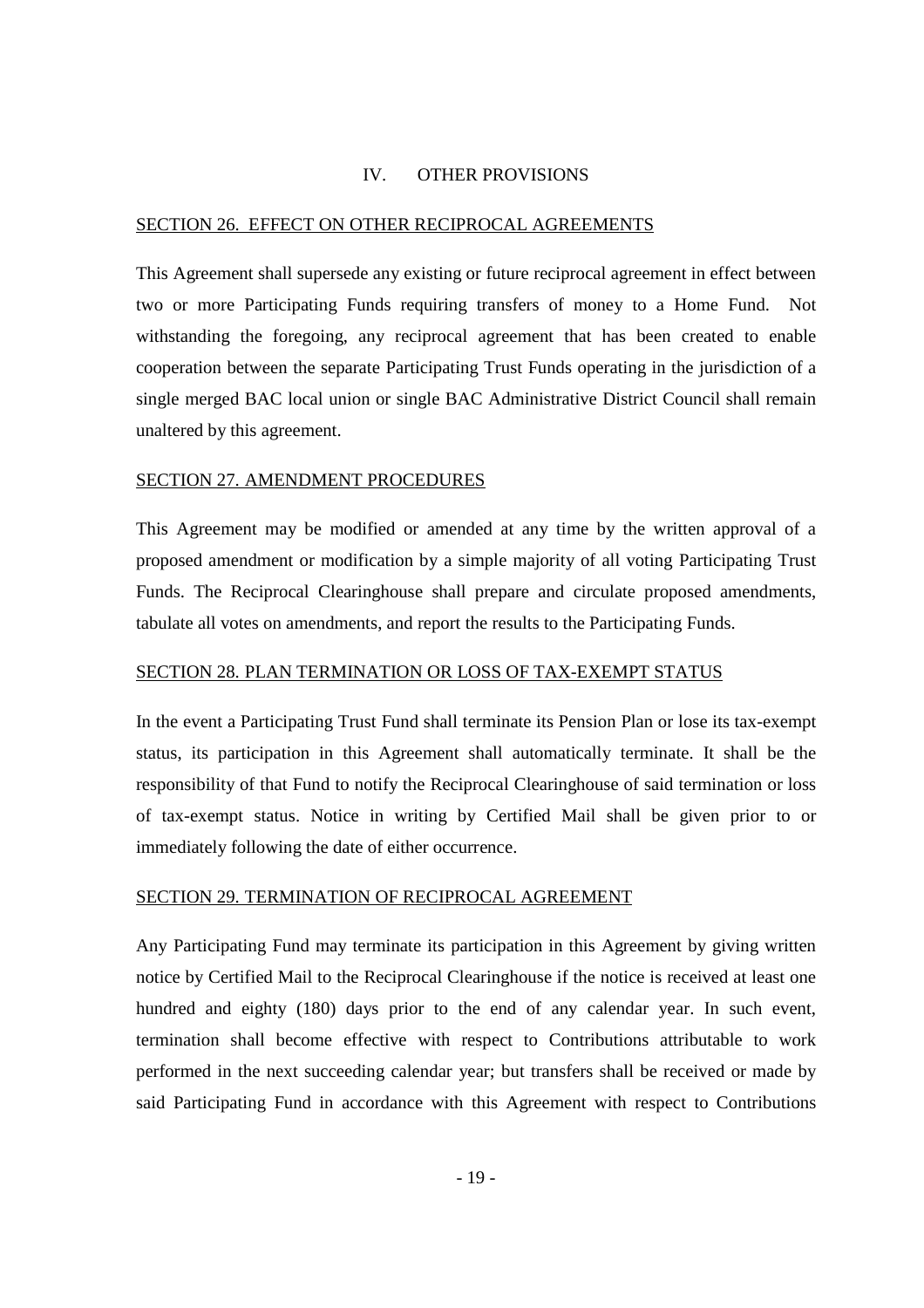attributable to work performed in the calendar year during which such notice of termination is given.

#### SECTION 30. RESOLUTION OF DISPUTES

Any dispute, disagreement or question between the Participating Funds arising out of this Agreement shall first be referred to the Reciprocal Clearinghouse and notice shall be given to any other parties to the dispute. The Participating Fund giving such notices must mail the notice within 180 days of the cause of the dispute, disagreement or question arising out of the Agreement. For any notice mailed after this 180-day period, the Participating Fund must demonstrate that it exercised reasonable diligence in discovering the dispute, disagreement or question arising out of this Agreement. Any other notice mailed after this 180-day period shall be untimely and not covered by this Agreement. If the dispute is not satisfactorily resolved within sixty (60) days from the time notice thereof shall have been given to all parties, it may be submitted to an arbitrator if requested in writing by either Participating Fund to the IMI Disputes Settlement Plan for binding determination. The decision of the IMI dispute resolution process and any award shall be final, binding, and conclusive upon the parties to the dispute and it may be enforced in any court of competent jurisdiction.

Rules concerning procedures for the resolution of disputes under this section including arbitration shall be promulgated by the Reciprocal Clearinghouse.

Any notice given pursuant to this section must be mailed to the regular post office address of the Participating Fund to which it is sent by Certified Mail, Return Receipt Requested, and a copy sent to the Reciprocal Clearinghouse.

## SECTION 31. SEPARABILITY

In the event that any of the provisions of this Agreement shall be adjudicated invalid or unenforceable, such adjudication shall not affect or impair the validity of the other and remaining provisions of this Agreement, and such other remaining provisions of this Agreement, which shall remain in full force and effect.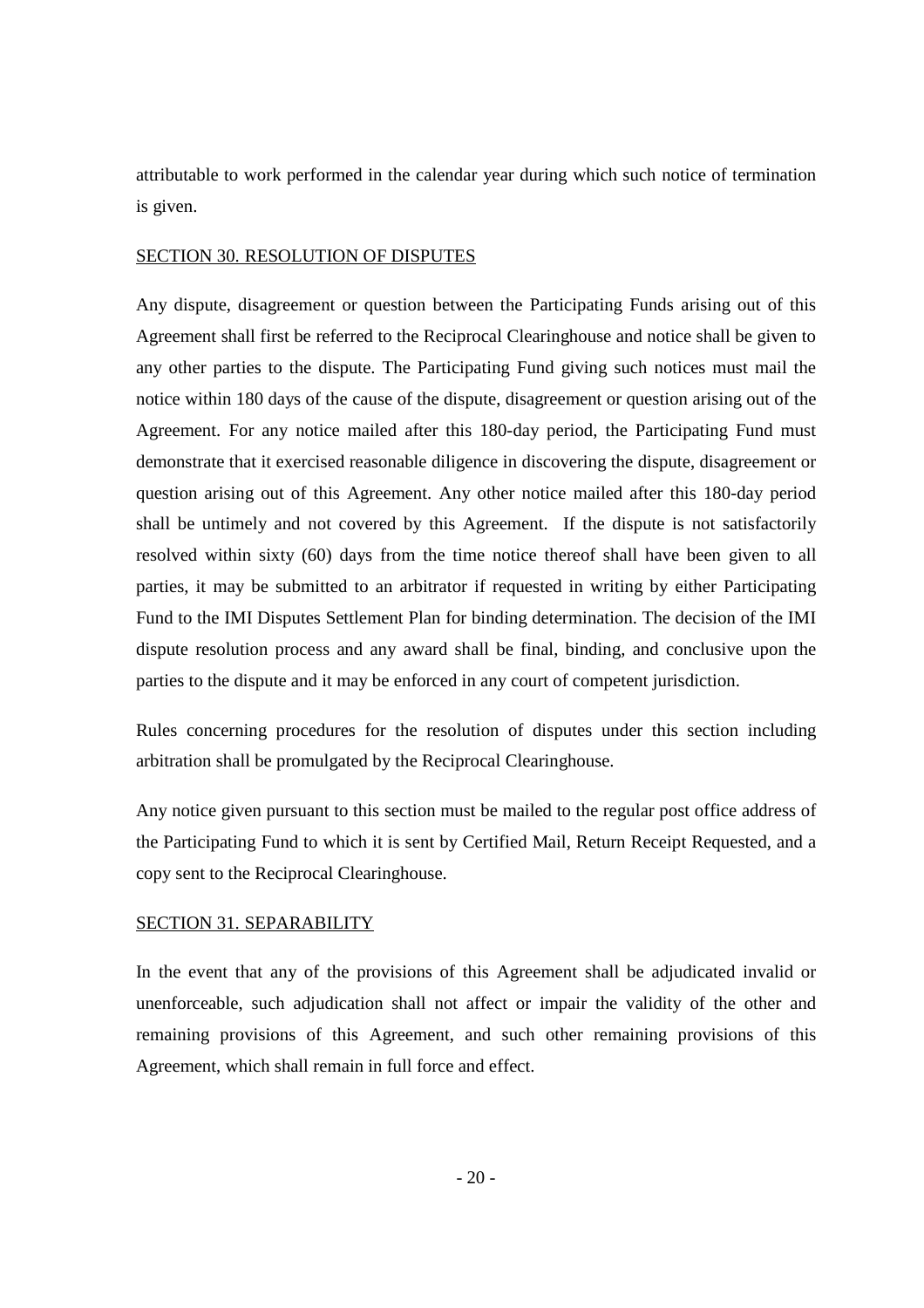# SECTION 32. APPLICABLE LAW

This Agreement shall be construed and enforced according to Federal law, and where not preempted by Federal law, the laws of the District of Columbia.

# SECTION 33. RIGHTS RESERVED BY PARTICIPATING PENSION PLANS

Anything herein to the contrary notwithstanding, no person other than the Funds which are parties hereto shall have any right, title or interest under or in this Agreement, or shall have any right to bring action or proceeding against any party hereto, or shall be deemed to be a third-party beneficiary hereto.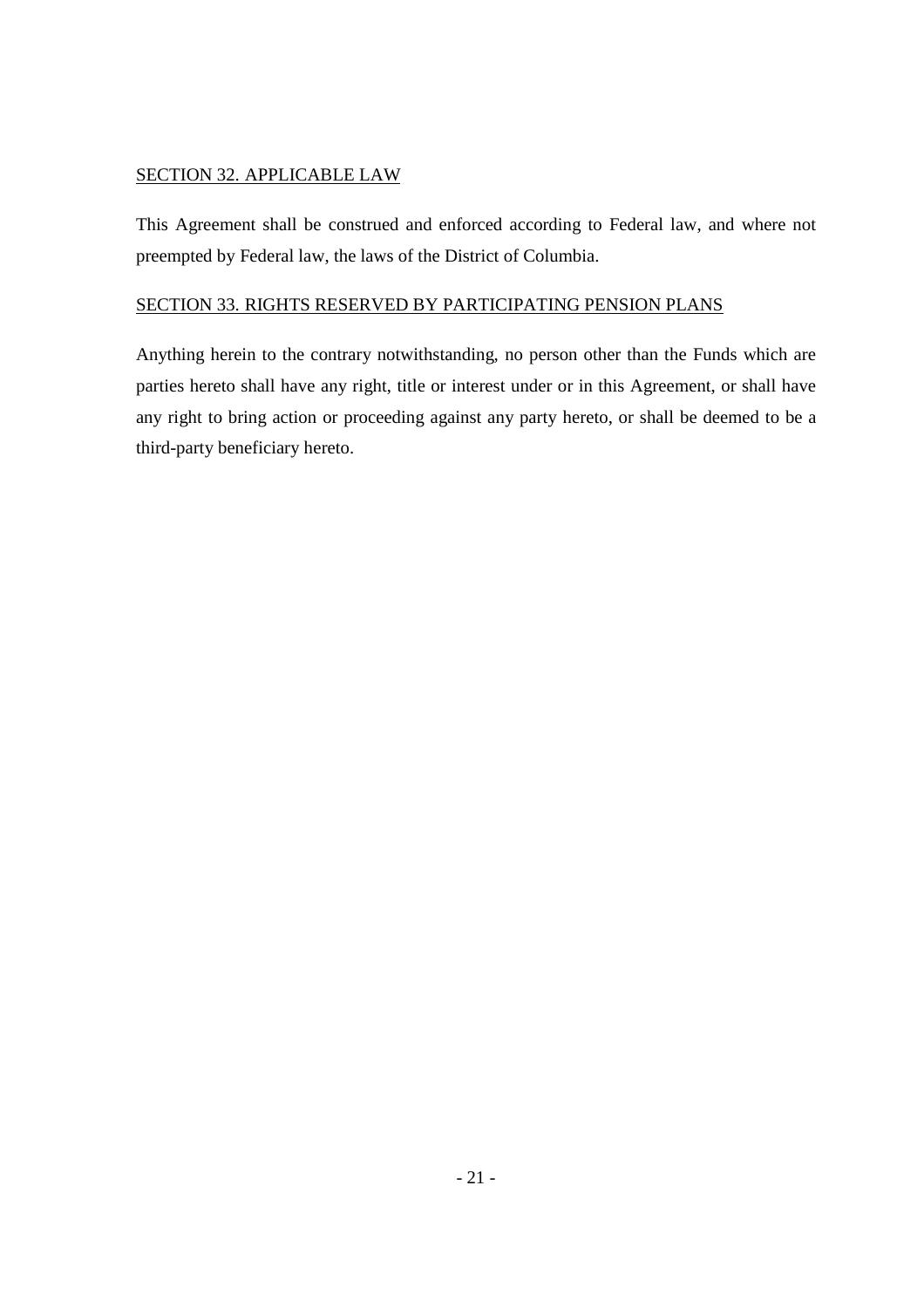#### V. SIGNATURE PAGE

IN WITNESS WHEREOF, the defined benefit or defined contribution pension fund identified below by the signatures of the undersigned Trustees, hereby adopts this Reciprocity Agreement, The International Reciprocal Agreement for Bricklayers and Allied Craftworkers Defined Contribution and Defined Benefit Pension Plans, and agrees to be bound by its terms and provisions. It is understood that each Fund becoming signatory hereto is entering into this Agreement with each other Participating Fund. The undersigned Trustees hereby represent and warrant that they have the authority under their trust agreement to sign, execute, and implement this Agreement and are doing so pursuant to a binding vote of the Trustees.

| <b>NAME OF FUND:</b>                 |                                                                                                                       |
|--------------------------------------|-----------------------------------------------------------------------------------------------------------------------|
| EIN & PLAN NUMBER:                   |                                                                                                                       |
| TYPE OF PLAN:                        |                                                                                                                       |
|                                      | (Defined Benefit or Defined Contribution)                                                                             |
| BY UNION TRUSTEES                    | BY EMPLOYER TRUSTEES                                                                                                  |
|                                      |                                                                                                                       |
|                                      |                                                                                                                       |
|                                      |                                                                                                                       |
|                                      |                                                                                                                       |
|                                      |                                                                                                                       |
|                                      |                                                                                                                       |
|                                      |                                                                                                                       |
| DATE:                                | <u> 1980 - Jan James James, martin amerikan basar dan bagi dan bagi dari dalam basar dan bagi dalam bagi dalam ba</u> |
| <b>Administrator Name:</b>           | Phone:                                                                                                                |
| <b>Administrator Email:</b>          | Fax:                                                                                                                  |
| <b>Administrator Address</b>         |                                                                                                                       |
|                                      |                                                                                                                       |
| Current<br><b>Contribution Rate:</b> | <b>Effective Date of Rate:</b>                                                                                        |
| Local                                |                                                                                                                       |
| Union(s) Covered:                    | Craft Jurisdiction:                                                                                                   |
| Return To:                           | Reciprocal Clearinghouse<br>International Union of Bricklayers and Allied Craftworkers                                |
|                                      | 620 F Street, NW, Suite 700                                                                                           |
|                                      | Washington, DC 20004                                                                                                  |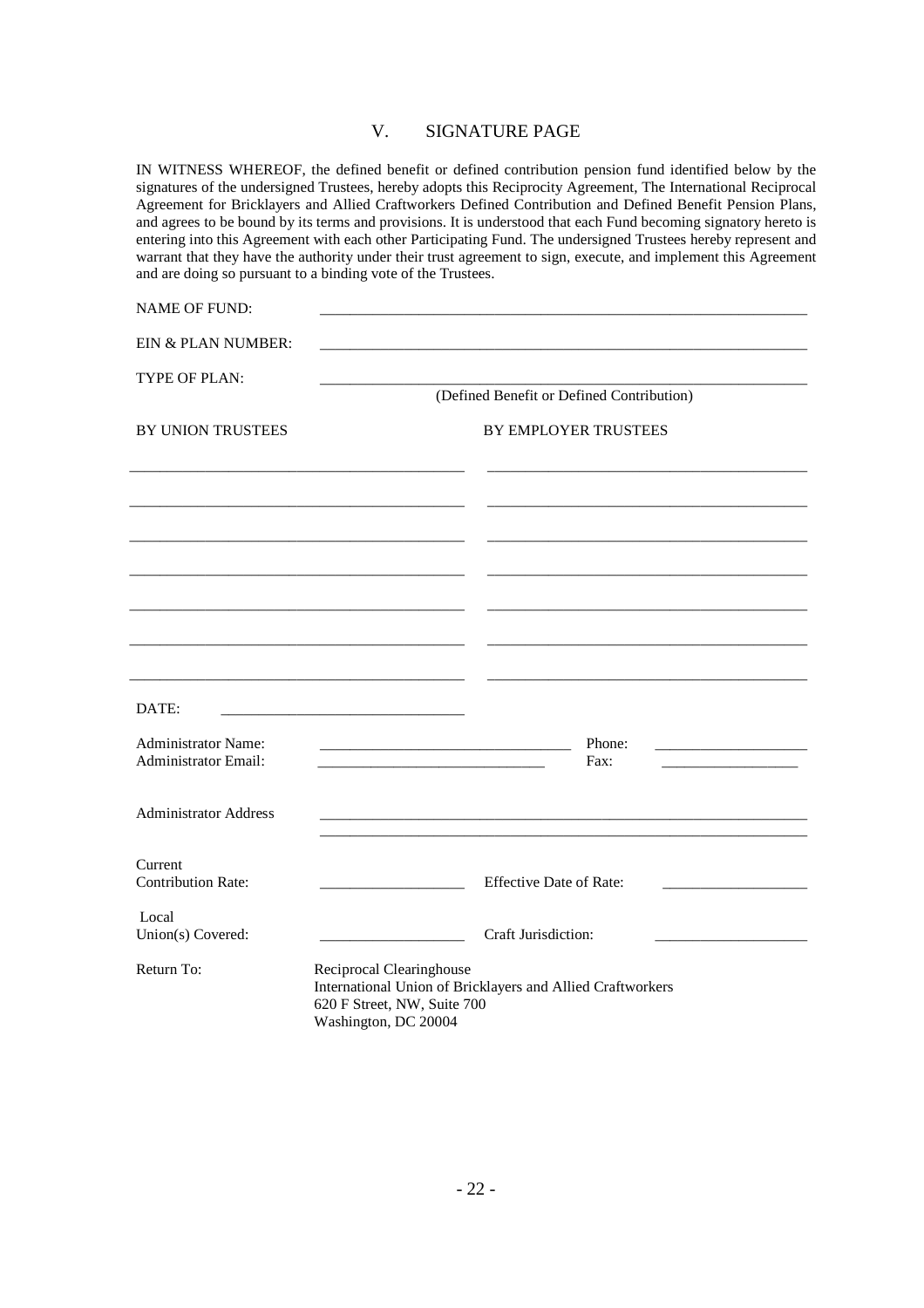# VI. QUESTIONS AND ANSWERS OUTLINING THE BAC PENSION RECIPROCAL AGREEMENT

- 1. What type of agreement money-follows-the-member or pro-rata or a combination?
	- A. The agreement is a money-follows-the-member type. Due to the number of plans which will participate, a pro-rata agreement would be difficult to administer by local union funds.
- 2. What type of pension funds can participate defined benefit or defined contribution and defined benefit?
	- A. Defined benefit plans (pension plans) and defined contributions plans (annuity plans) can both participate and are Participating Funds when they have signed the agreement.
- 3. Is the agreement open-ended or are individual agreements from fund to fund required?
	- A. The agreement is an open-ended agreement, with each fund participating from the first of the month following the month in which it signs the agreement with each other fund signatory to the agreement.
- 4. How is an employee's Home Fund defined if he is a member of a BAC local union or if he is a non-member?
	- A. The employee's Home Fund is the Participating Trust Fund or Funds operating within the jurisdiction of the BAC local union of which the employee is a member if he is a participant or has credited service in the fund.

If the employee (a) is not a BAC member, (b) is a BAC member but his local union does not participate in a fund, or (c) is a BAC member and he is not a participant or does not have credited service in his local union fund, then he may choose another Participating Fund in which he currently is a participant or has credited service as his Home Fund.

Note: This definition excludes employees who are members of BAC local unions and who are participants or have credited service in the pension fund covering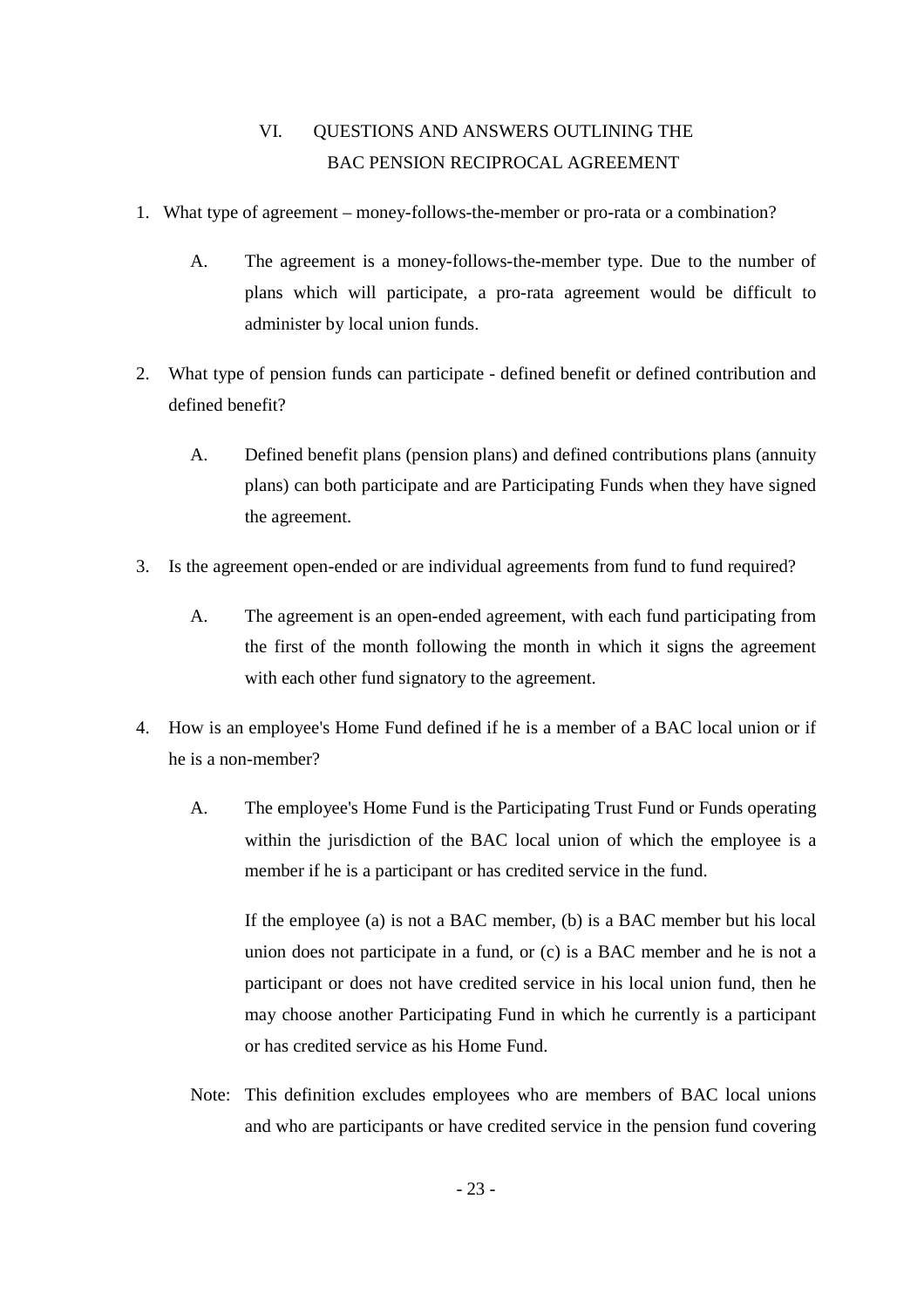their local union from participating in the reciprocity Agreement if the fund does not participate.

- 5. How is the agreement activated for a traveling employee, and how is the Home Fund identified?
	- A. To activate the agreement, a Temporary Employee must first register on the electronic system through his/her Web Portal account. During this registration process the employee should indicate his/her choice of Home Fund or Funds, as outlined in question #4. Once the registration process has been completed and the employees designated Home Fund or Funds have accepted Home Fund designation a Reciprocal Authorization and Release will be placed on file on the electronic system and must be accepted and used by all Participating Funds as the employee's choice of Home Fund or Funds. Transfers of monies will be effective from the first day of the month in which the employee has registered on the electronic system and designated his/her Home Fund choice or choices.

Note: Temporary Employees must remember that when they have created a Reciprocal Authorization and Release that it will always be in effect when they travel until modified or cancelled by them. For Temporary Employees who already have a Reciprocal Authorization and Release on file with the Reciprocal Clearinghouse these authorizations will migrate to the electronic system and any transfers reciprocated thereunder will continue.

- 6. How will a Participating Fund know which fund or funds a Temporary Employee wants his/her money reciprocated to?
	- A. When money is received at a Participating Fund on behalf of a Temporary Employee, the fund will determine whether the employee has a Reciprocal Authorization and Release on file on the electronic systemand transfer all the employees' contributions. For purposes of the Pension Benefit Guaranty Corporation, the Temporary Employee will not be considered a participant in the Participating Fund sending money if he/she registers on the electronic system and creates a Reciprocal Authorization and Release.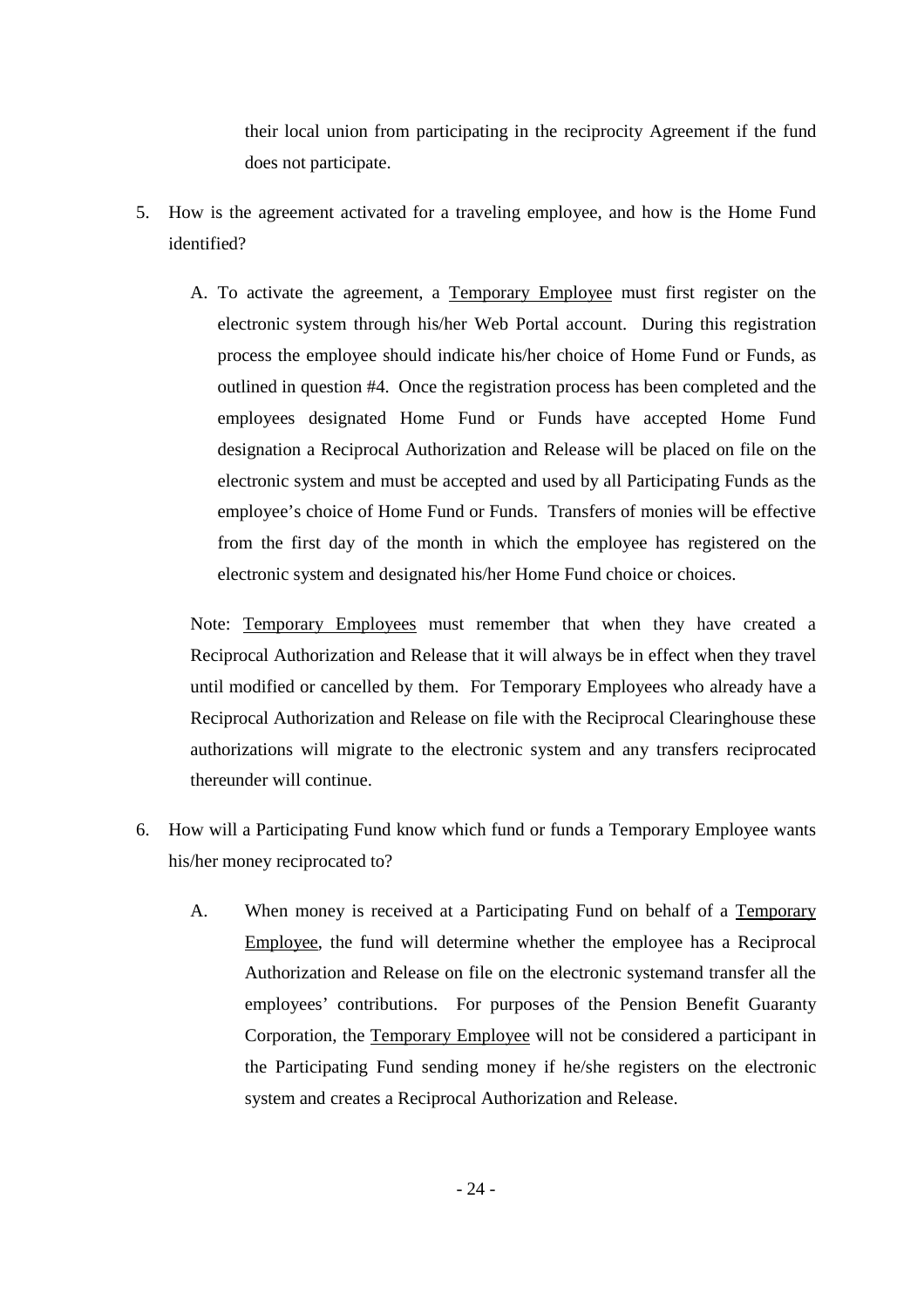- 7. Can a traveling employee stop transfers to his Home Fund once they have registered their Reciprocal Authorization and Release on the electronic system?
	- A. A traveling employee may stop transfers by logging on to the electronic system and processing the appropriate cessation notice or modifying their registration file. He/she will not be allowed to select another fund for transfers while continuing to work in the Participating Fund's jurisdiction where employed at the time of filing a cessation notice or modifying their Home Fund or Funds selections.
- 8. How often is money transferred monthly or at the end of the year?
	- A. Transfers will take place monthly, with transfers due as soon as practical following the end of the month for which contributions are earned and received. Remittance forms will be submitted from fund to fund over the electronic system indicating the employee's name, employer, Social Security number and/or Social Insurance number (for Canadians), the month in which hours are worked, total hours, hourly rate **contributed**, and total amount of money transferred. Funds will simultaneously mail or transmit via an ACH the payment to cover the remittance report sent via ERTS.
- 9. What rate is to be transferred must interest be included?
	- A. An amount equal to the entire employer contribution received shall be transferred to the Home Fund. Since money is transferred monthly, there will be no interest transferred.
- 10. Are Participating Funds allowed to impose an administrative charge?
	- A. No. The cost of transferring funds should be no greater than the cost of establishing records for a participant or paying the Pension Benefit Guaranty Corporation premium, so no charge is warranted.
- 11. What happens if money due to a Participating Fund is not collected from an employer?
	- A. This agreement requires that the Home Fund will credit the participant for hours worked in the Participating Fund only if contributions are transferred to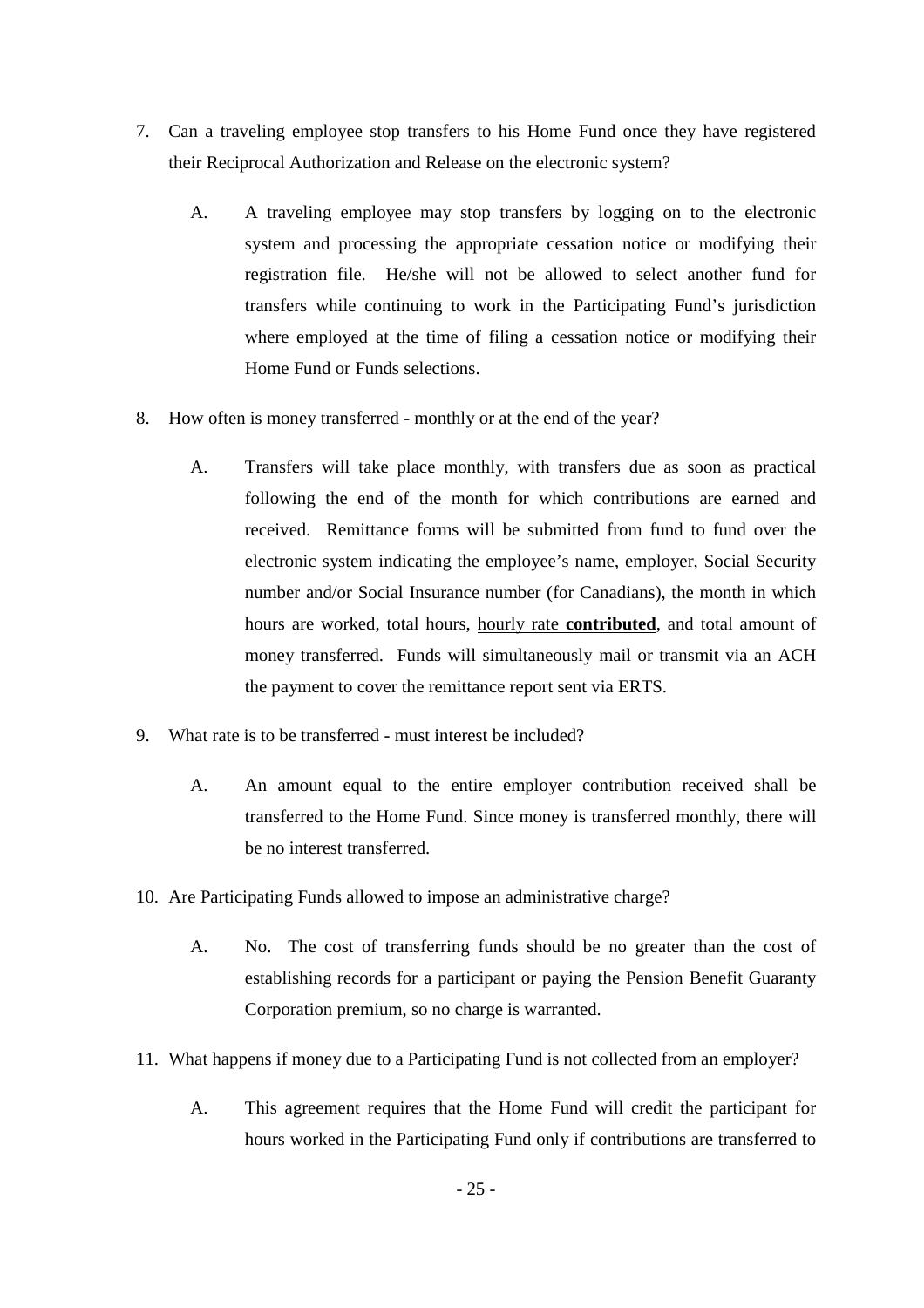the Home Fund for those hours. If contributions are not collected and transferred to the Home Fund, the employee will not be credited for that period of work by the Home Fund. The trustees of a Participating Fund have a fiduciary duty to make every effort to collect money due to the participating trust fund. Once that money is collected and transferred to the Home Fund, the employee will be credited for that period of work.

- 12. How is money to be transferred if there is more than one Home Fund?
	- A. If an employee has two Home Funds, a defined benefit fund and a defined contribution fund, money is transferred from a Participating Fund to the same type of Home Fund (i.e., defined benefit to defined benefit or defined contribution to defined contribution). However, the Home Fund does have the discretion to allocate contributions received from a defined contribution fund to a defined benefit fund. If the employee has only one Home Fund, the money from the Participating Fund or funds is transferred to the single Home Fund regardless of type. If more than one fund includes the International Pension Fund (IPF), please see question 20.

#### **TRANSFER EXAMPLE**

#### **(ALL FUNDS PARTICIPATE IN THE RECIPROCITY AGREEMENT)**



- If an employee travels from Local Union A to Local Union B and has a Reciprocal Authorization and Release on file, the defined benefit plan in Local Union B transfers funds to the defined benefit plan of Local Union A.
- If an employee travels from Local Union A to Local Union C and has a Reciprocal Authorization and Release on file, the defined contribution plan in Local Union C transfers funds to the defined contribution plan of Local Union A.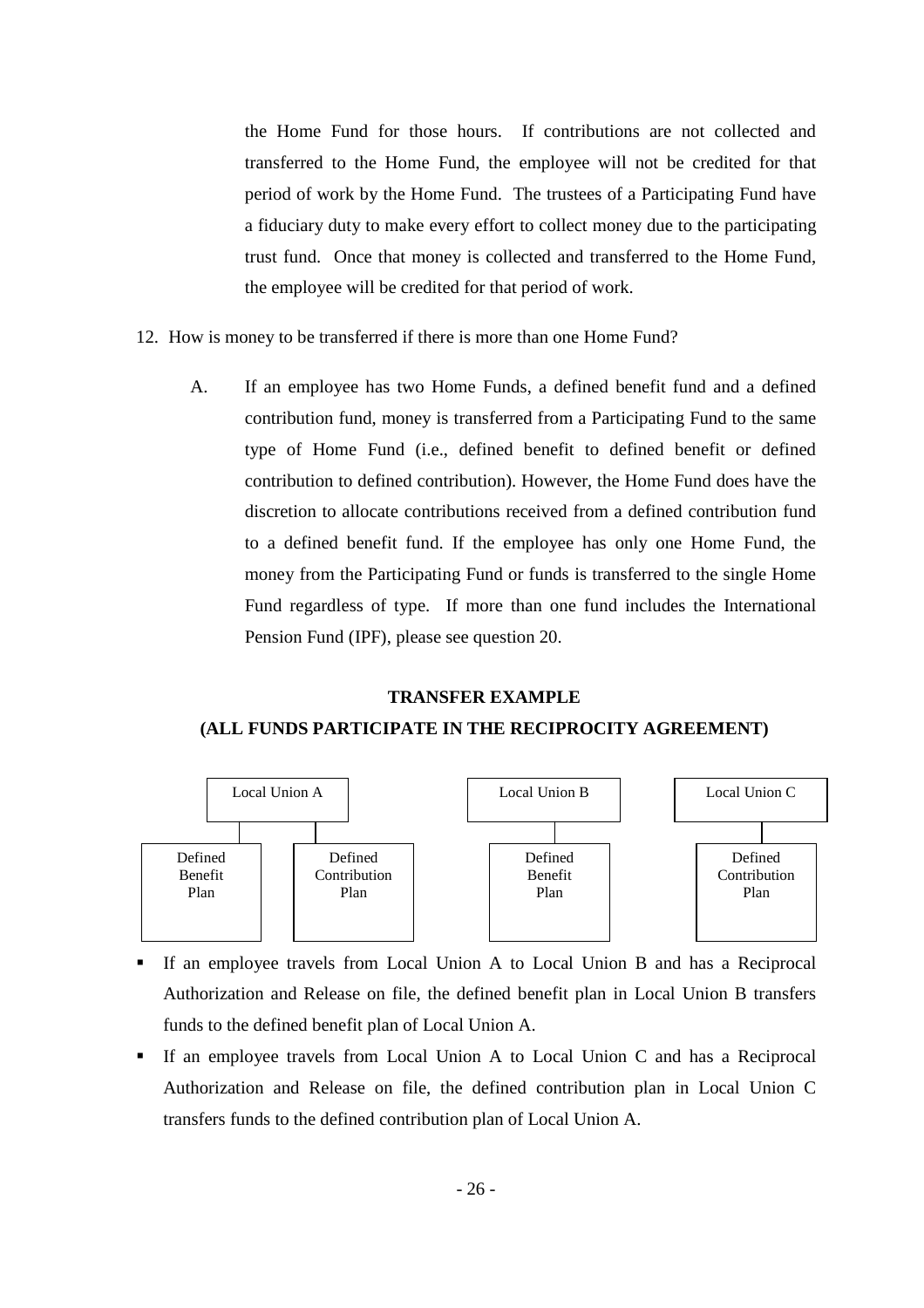- If an employee travels from either Local Union B or C to Local Union A and has a Reciprocal Authorization and Release on file, both plans in Local Union A transfer funds to the single plan in Local Union B or Local Union C.
- If an employee travels from Local Union B to Local Union C and has a Reciprocal Authorization and Release on file, the defined contribution plan in Local Union C transfers funds to the defined benefit plan of Local Union B.
- 13. How are hours to be credited for vesting?
	- A. All hours worked in any Participating Fund for which money is transferred pursuant to the reciprocal agreement shall be counted for vesting on an hour-for-hour basis, as required by ERISA.
- 14. How is a year of service for vesting to be defined?
	- A. The definition will be whatever each plan decides for itself, so long as it meets the requirements of ERISA.
- 15. How are hours to be credited for benefit accrual for defined benefit plans?
	- A. Service for benefit accrual will be provided by the Home Fund on an equitable basis, considering the relationship between the contribution rate in the Participating Fund and the contribution rate in the Home Fund.

For example:

The benefit accrual rate for each hour for which monies are transferred shall be proportional to the Home Fund's regular benefit accrual rate based on the relationship between the Home Fund contribution rate and the contribution rate received from the Participating Fund. When benefit accrual is not based on hours but on the amount of contributions received on a participant's behalf, all money transferred shall be credited for benefit accrual purposes.

- 16. How is a year of service for benefit accrual to be defined?
	- A. The definition will be whatever each plan decides for itself, so long as it meets the requirements of ERISA.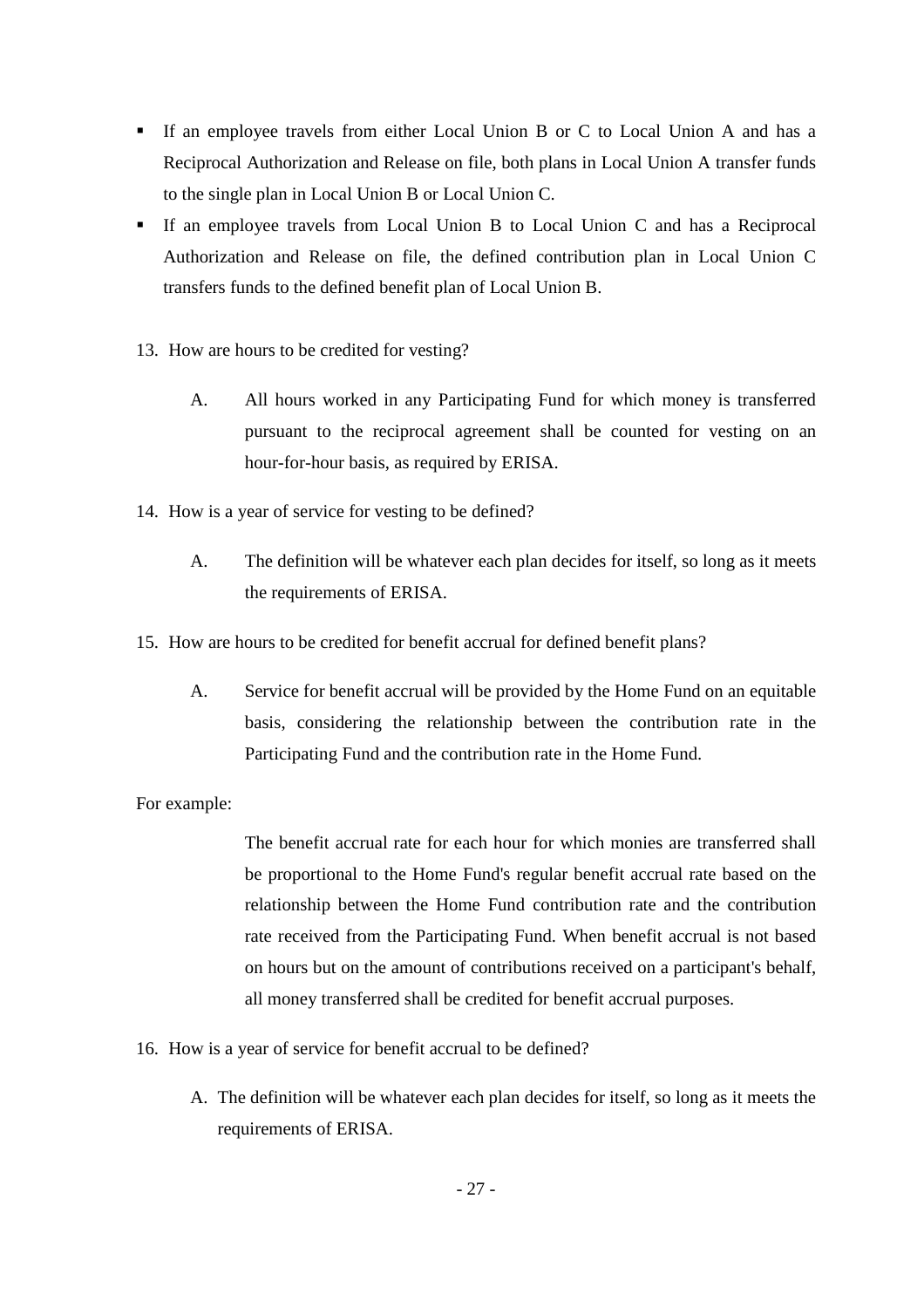- 17. Does the agreement provide for transferring past service credit?
	- A. No. It would be too expensive for some funds and would allow for a shifting of liabilities.
- 18. Are there any reporting and disclosure requirements for Participating Funds?
	- A. Funds are required to place a notice of participation in the reciprocal agreement in their summary plan description as soon as practical after signing the agreement. Also, when funds provide annual benefit reports to employees, they are strongly encouraged to advise the employees of money and/or hours transferred pursuant to the reciprocal agreement. Notifying employees of reciprocal transfers will help to avoid any confusion later on regarding the amount of money transferred.
- 19. What is BAC's role in the agreement?
	- A. BAC will serve without payment as the Reciprocal Clearinghouse and perform functions similar to those done in connection with the Welfare Reciprocal Agreement. These responsibilities include receiving applications for participation, processing amendments, preparing and distributing forms, working with the electronic system service provider to develop and maintain the electronic system, maintaining a list of participating trust funds, and supplying this information to the Participating Funds and Assisting Local Unions, including through the electronic system.
- 20. How does reciprocity coordinate with the Bricklayers and Trowel Trades International Pension Fund (IPF)?
	- A. The IPF is signatory to this reciprocal agreement. There are several situations where the IPF is involved.
		- If the Home Fund has no local defined benefit or defined contribution plan and participates in the IPF, the Participating Fund transfers funds to the IPF.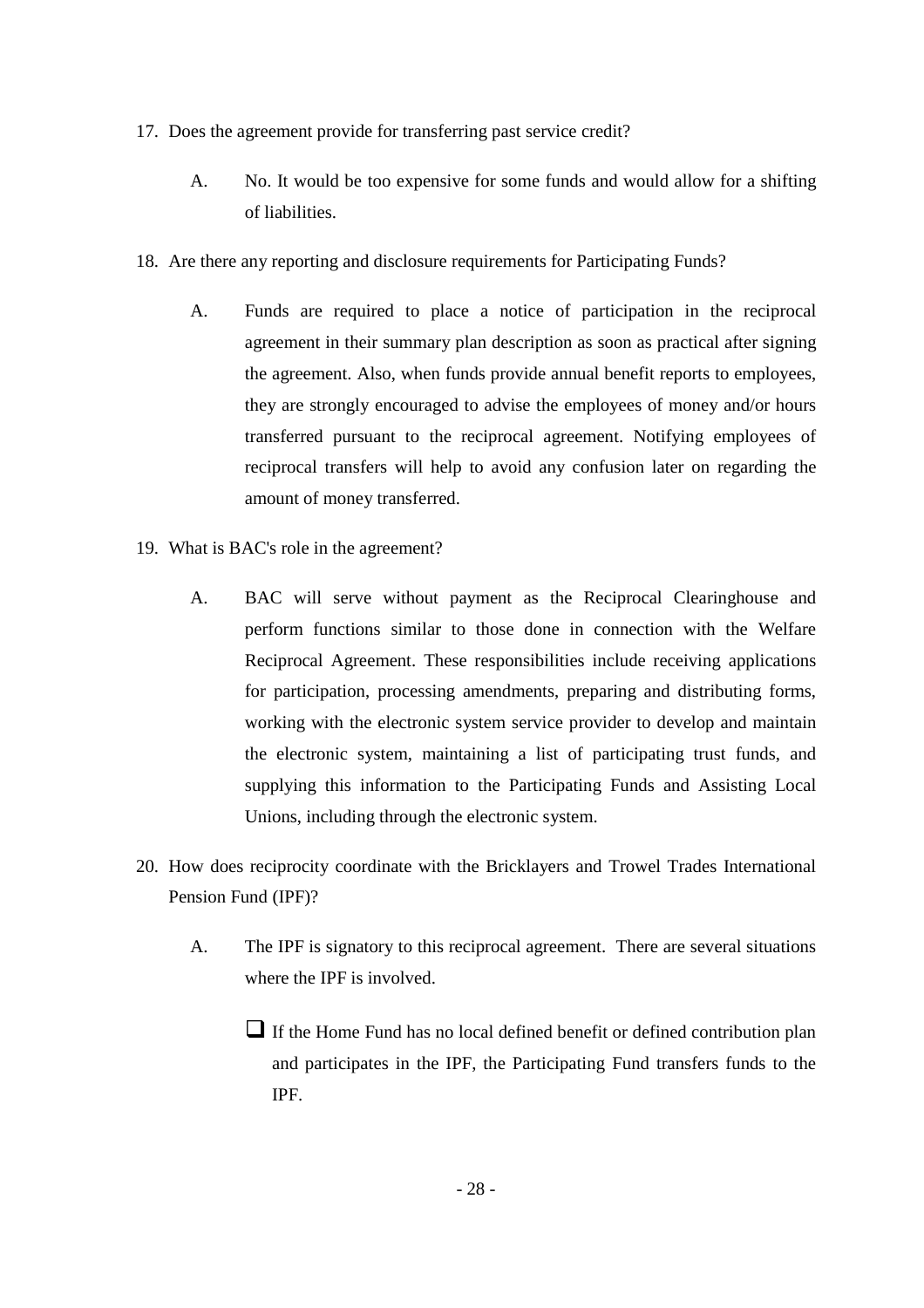- If the Home Fund participates in the IPF but also has a defined benefit and/or a defined contribution plan, the Participating Fund transfers local funds to the Home Fund.
- The Participating Fund has transferred \$4.00 per hour to the Home Fund. The Home Fund's defined benefit contribution rate is \$2.00 per hour and the Home Fund's IPF contribution rate is \$0.50 per hour. The Home Fund would then credit \$3.20 per hour to the Local defined benefit fund and transfer \$0.80 per hour to the IPF.
- If the Participating Fund participates in the IPF and the Home Fund has only a defined benefit or defined contribution plan, the Participating Fund shall transfer all local funds to the Home Fund.
- If both the Participating Fund and the Home Fund participate in the IPF, no funds are transferred. Amounts will be credited by the IPF in accordance with the home local rule, as defined in the IPF Plan Document. This rule provides that the home local (for IPF crediting purposes) is the local in which the employee earns three or more years of Future Service Credit (4,500 hours), except that (a) if an employee has three or more years in two different locals, the home local will be the one having the highest contribution rate to the IPF, and (b) if an employee has not earned three or more years in any one local, his home local shall be the one in which he has earned the greatest number of hours.
- If the Participating Fund provides a local defined benefit or defined contribution plan through a merger with the IPF, the amount of the Participating Fund contribution rate immediately prior to the effective date of the IPF merger shall be transferred by the IPF to the Home Fund.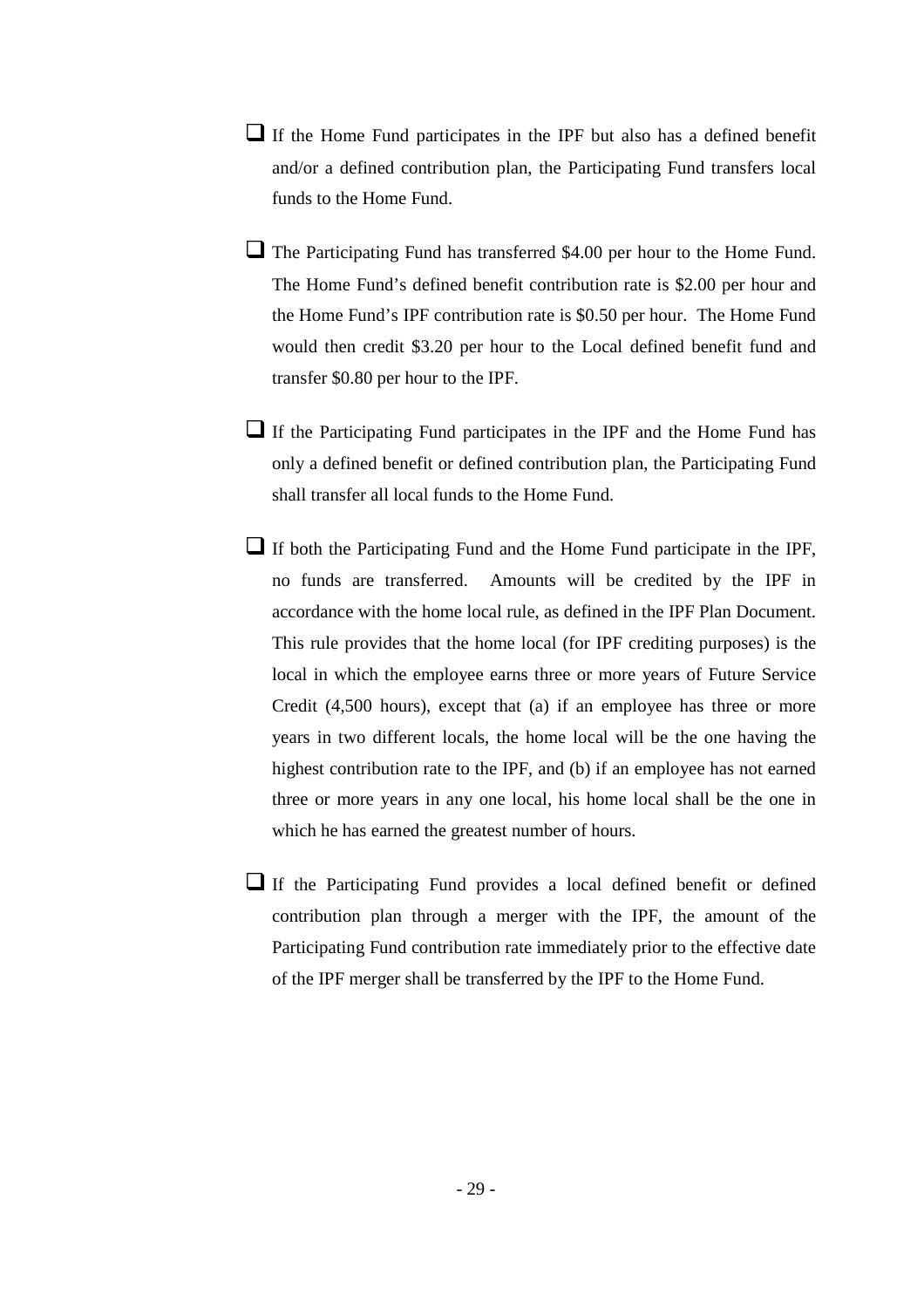- 21. What happens to the pro-rata benefits earned by employees prior to the date this agreement is effective?
	- A. The benefits payable under pro-rata arrangements in effect prior to the effective date of this agreement shall not be affected by this agreement and will be maintained according to those prior arrangements.
- 22. What happens if an employee signs the form to begin the transfer of contributions in the middle of a month?
	- A. The contributions will be reciprocal starting the first of the month in which all papers are received. For example, if an employee signs all papers on January 15, all contributions beginning January 1 should be sent to the Home Local.
- 23. May employee elective deferrals (401-k type contributions) be transferred under this agreement?
	- A. No. Only contributions, which, an employer is required to make to a Participating Fund by the terms of a collective bargaining agreement, may be transferred under this agreement.
- 24. Can Canadian pension funds participate in this agreement?
	- A. No. Because of the differences in pension laws between the United States and Canada, this agreement is only available to pension funds in the United States.
- 25. What happens to pension benefits of Canadian's working in the United States?
	- A. Any Canadian working in the United States may select the Bricklayers and Trowel Trades International Retirement Savings Plan (RSP) as their Home Fund and have all contributions sent to the RSP. RSP is a defined contribution type of pension fund, which means that all contribution are held in individual accounts in each individual's name.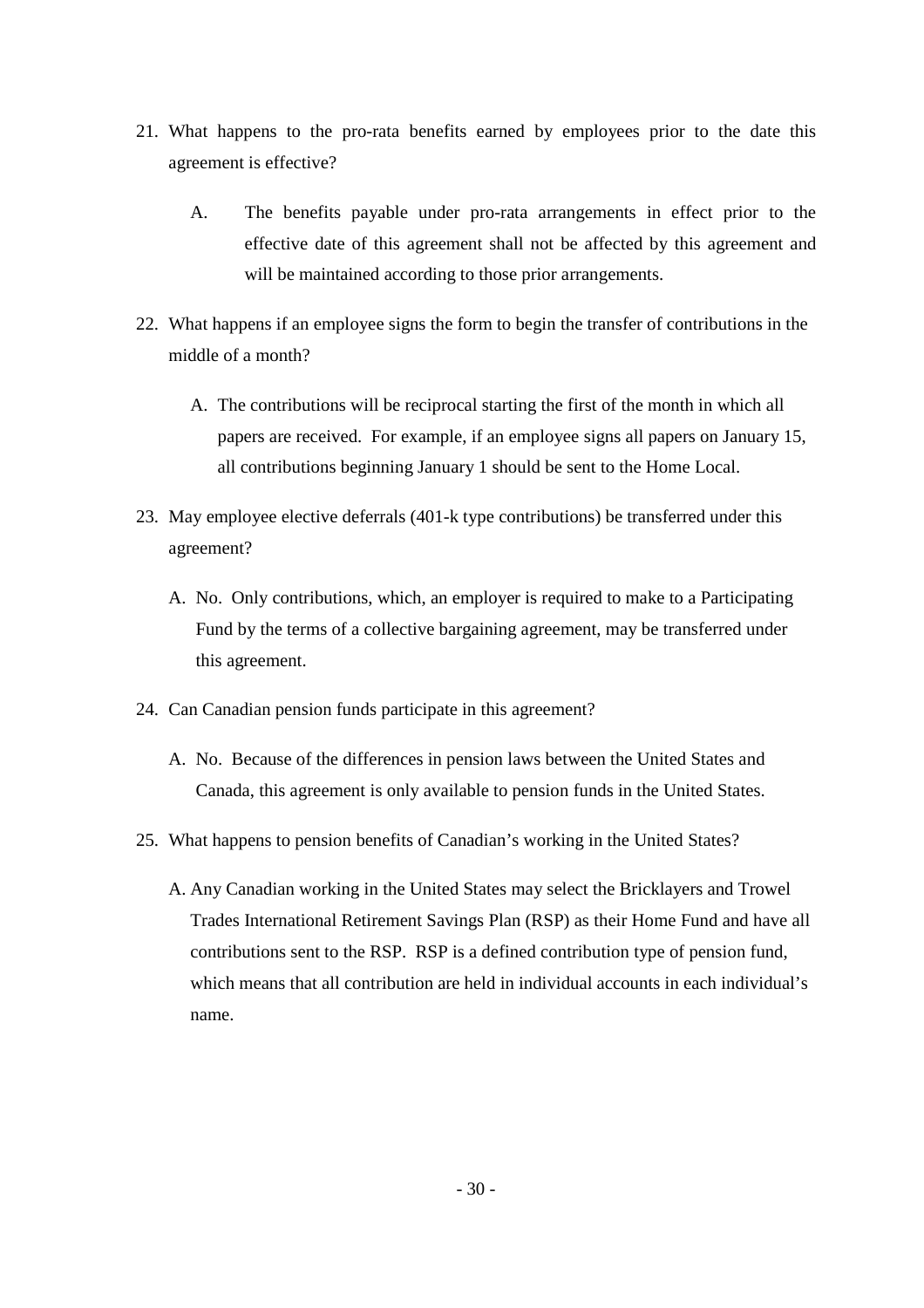# VII. TYPICAL OPERATION OF THE BAC PENSION RECIPROCAL AGREEMENT

- 1. To be able to have money transferred, a traveling employee must first register on the electronic system through the Employee's Web Portal account. Initial registration must be done in person (with photo identification) at an assisting Local Union or a Participating Fund office or by electronically signing a Reciprocal Authorization and Release on the electronic system, which authorization will be verified by the home Participating Fund office. As part of this registration, the traveling employee should make his/her selection(s) of Home Fund or Funds. If the traveling employee registers at an assisting Local Union or Participating Fund office, a confirmation copy of the employee's initial registration must be printed out and signed by the employee and shall be maintained by the Assisting Local Union or Participating Fund office where the registration took place. A copy of this signed registration confirmation should also be given to the employee. After his/her Home Fund or Funds has accepted the employees Home Fund designation(s), a Reciprocal Authorization Form will be placed in his/her file on the electronic system for one or more types of funds (pension, annuity, welfare). If the traveling employee electronically signs a Reciprocal Authorization and Release on the electronic system, the assisting Local Union and Participating Fund office shall be notified through the electronic system and, once the employee's participation is verified, will maintain a physical copy of the authorization. Such Authorization will remain in effect until modified or permanently cancelled through the filing of a cessation notice. After the initial registration the employee will be able to access his/her historical contributions, authorization forms and permanently cancel his/her Home Fund or Funds designation(s) through the filing of a cessation notice, using the Web Portal from any internet connection.
- 2. A Participating Fund or Assisting Local Union at the time of referral for employment should ascertain whether the employee desires to have his/her pension money reciprocated back to the employee's selected Home Fund or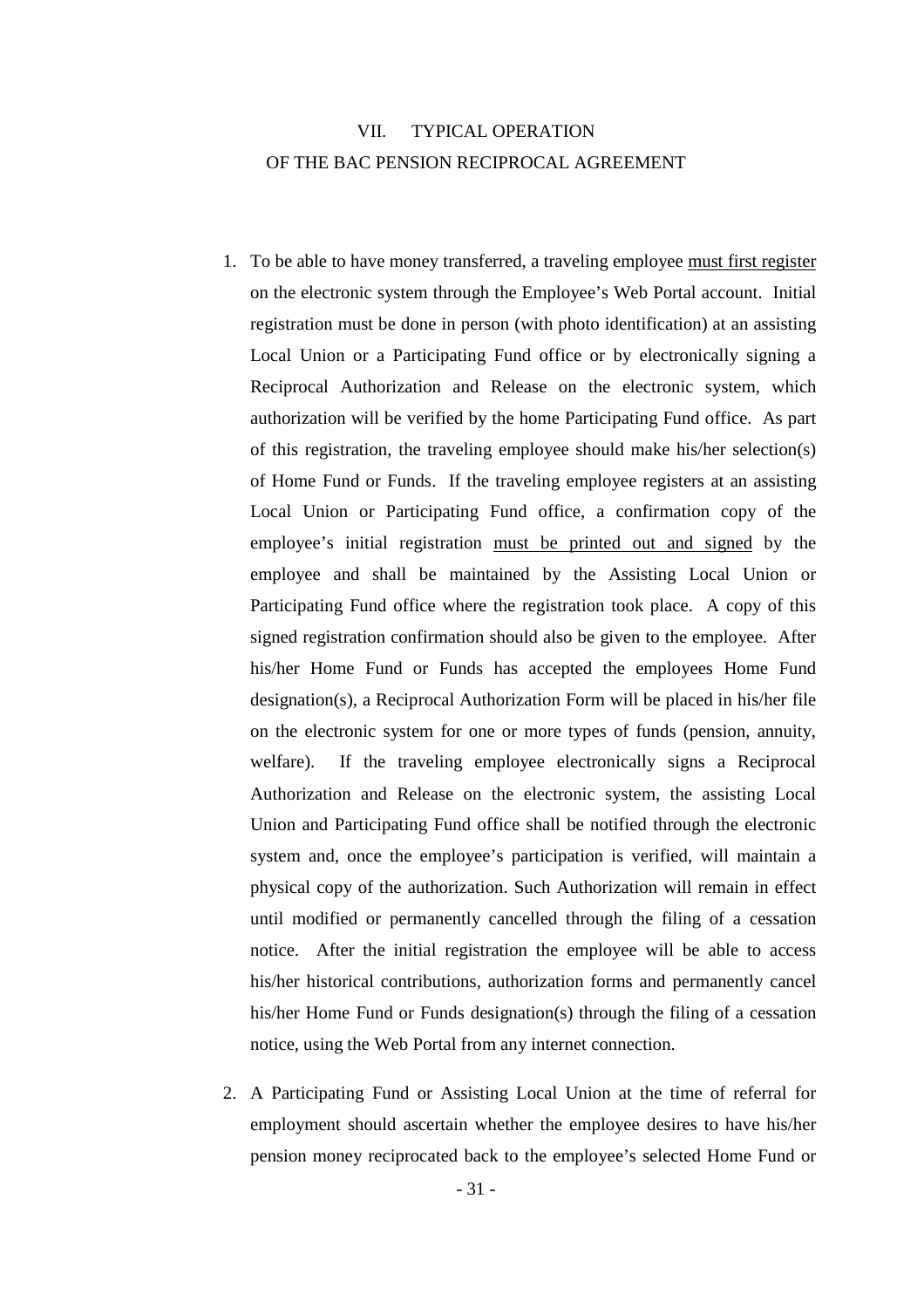Funds by checking to see if the employee is registered on the electronic system and viewing the employee's Reciprocal Authorization and Release. If the employee is not registered on the electronic system and wishes to have their money reciprocated back to their Home Fund or Funds, the Participating Fund or the Assisting Local Union official should assist the employee in getting registered on the electronic system as outlined in #1 above. Assisting Union Officials handling the referral procedure should be familiar with the Reciprocal Agreement procedures.

- 3. After the Participating Fund or Assisting Local Union official determines that the employee wishes to have his/her money reciprocated and is already registered on the electronic system or has assisted them in getting registered on the electronic system, the person assisting the member should notify the plan administrators of the Participating Fund or Funds and the Assisting Local Union that the traveling employee has been referred to. This notification should also be simultaneously sent to the employee's Home Local Union and to his/her designated Home Fund or Funds.
- 4. The Participating Fund plan administrator upon notification that an employee has been referred to work and is registered on the electronic system should prepare to forward all contributions to the employees' choice of Home Fund or Funds as spelled out on his/her Reciprocal Authorization and Release in his/her file.
- 5. The Home Fund plan administrator, upon notification by the Participating Fund or Assisting Local Union will know to expect contributions on the employee's behalf and prepare to receive them.
- 6. A plan administrator upon notification that an employee has selected his/her fund or funds as their Home Fund or Funds during their registration on the electronic system, checks to see if the employee is eligible to have money transferred to the selected fund or funds. The employee is eligible if he/she is a member of the Assisting Local Union covered by the fund and he/she is a participant or has credited service in the fund. An employee is also eligible if he/she is a participant or has credited service in the designated Home Fund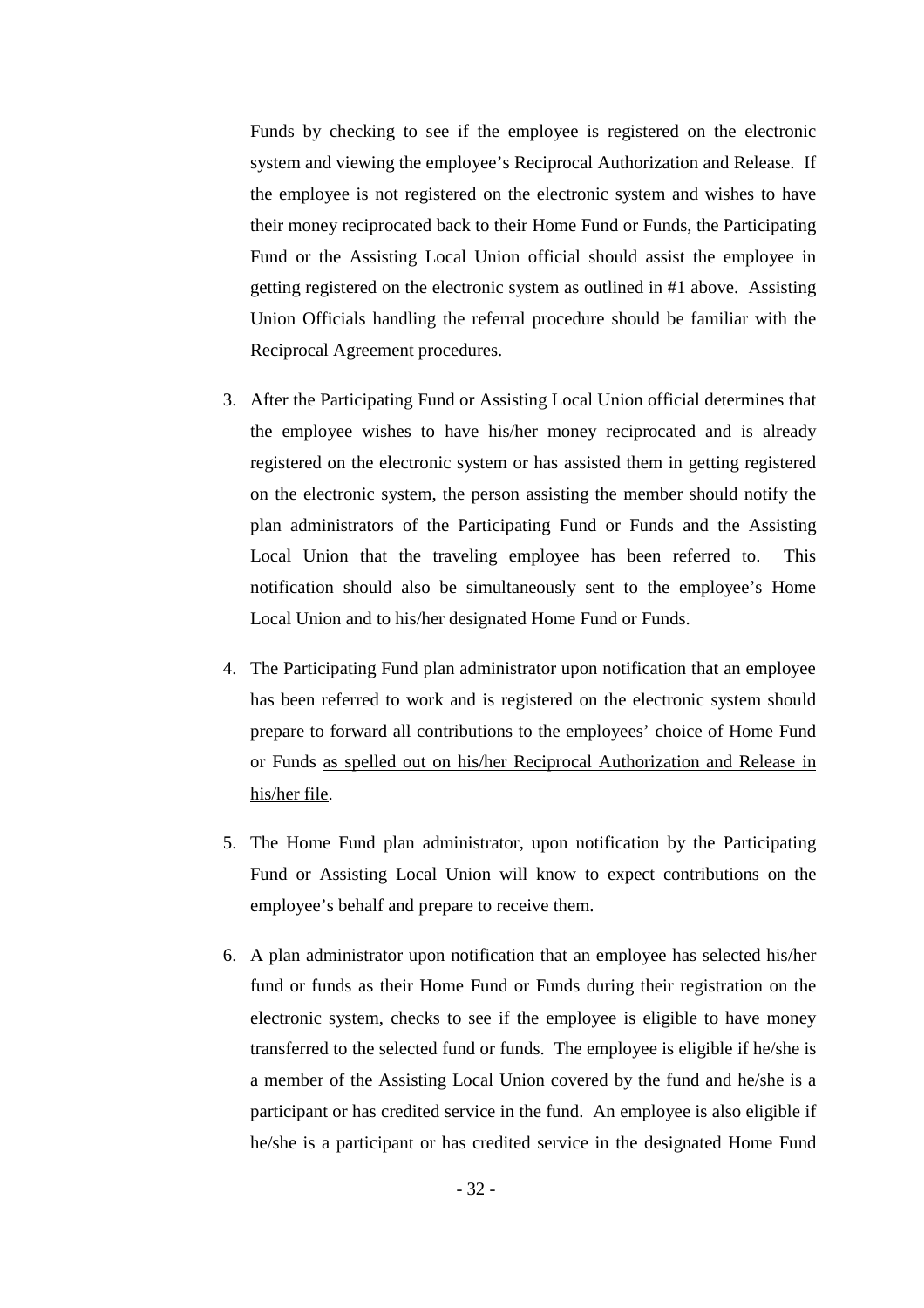and he/she is not a member of a BAC local union or he/she is a member of another BAC local union which does not have a fund or he/she is a member of another BAC local union but he/she is not a participant or does not have credited service in the fund covering his BAC local union. The administrator may wish to check with the employee's local union fund if he/she is a BAC member of another local union to see if the employee is a participant or has credited service in his/her home local union fund. If this is the case, the employee may not name your fund as his Home Fund. The designated Home Fund administrator *immediately* provides electronic approval indicating if the employee is eligible or not and transmits it back to the participating travel fund via the electronic system. If the employee is eligible, then a Reciprocal Authorization and Release is created on the electronic system, which will be used by all Participating Funds where the employee works, to send his/her pension money back to the employee's designated Home Fund or Funds.

- 7A. *If the employee is not eligible for reciprocity:* If the designated Home Fund plan administrator denies the Home Fund designation and the employee has provided an e-mail address, the electronic system will automatically notify the employee that monies will not be transferred back to the Home Fund he/she designated; but the monies contributed will be credited on his/her behalf to the Participating Fund pursuant to its rules. The Home Fund denying Home Fund designation is required to mail a notice (only when an employee does not have on file an e-mail address) to the employee at his/her home address on file outlining why Home Fund designation has been denied to the employee.
- 7B. *If the employee is eligible for reciprocity:* When contributions are received on the employee's behalf in the Participating Fund, the administrator of the Participating Fund lists the employee's name, SSN and/or SIN number (for Canadians), the month in which hours are worked, total hours worked, hourly rate contributed, and the total monies being transferred on behalf of the employee. The administrator then completes a report filling in all required information, set forth above, and transmits the form via the electronic system and simultaneously mails or transmits via an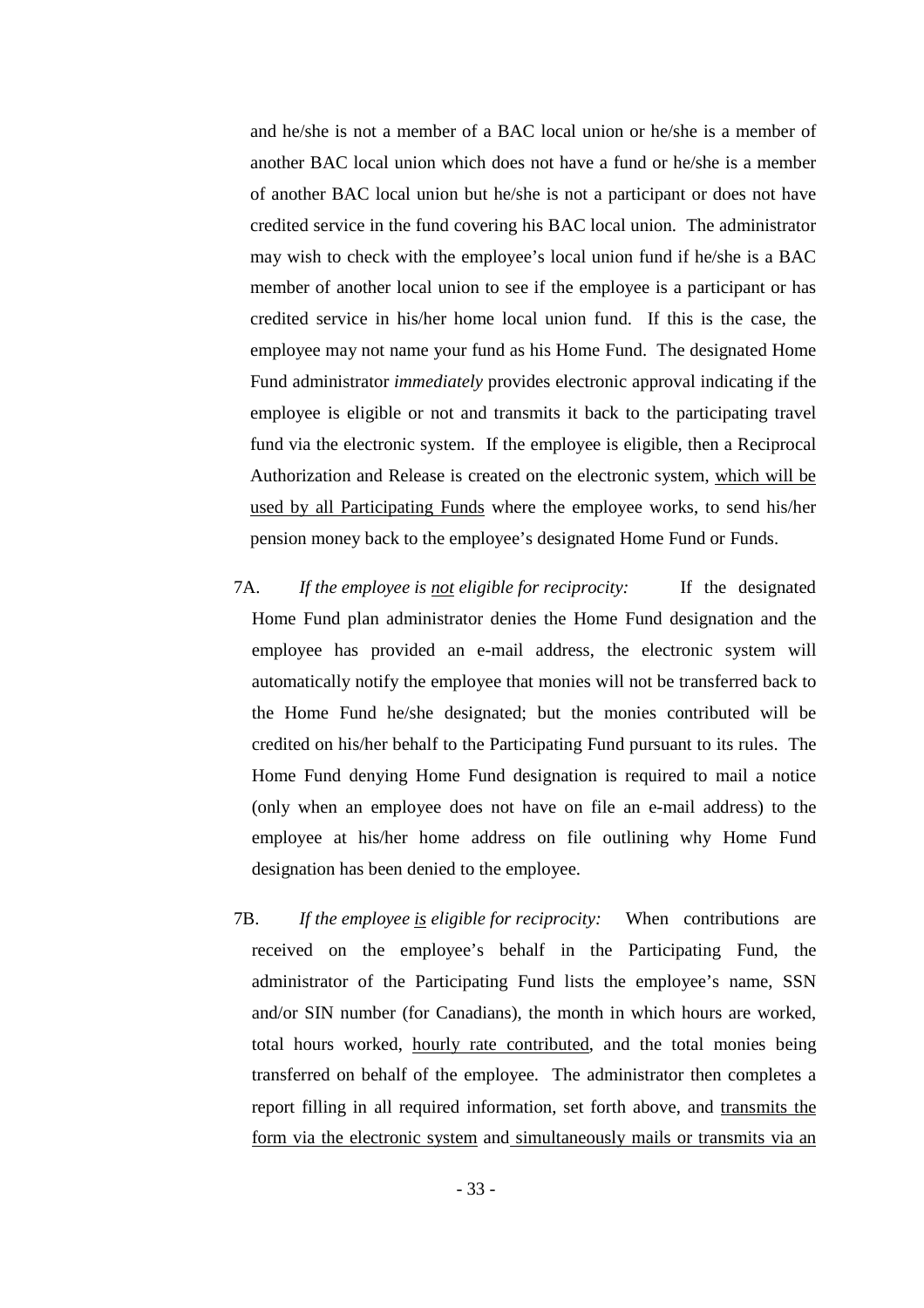ACH transfer an amount of money equal to *all* contributions received to the employee's Home Fund, as designated on his/her Reciprocal Authorization and Release on file with the electronic system, for *each* month worked. There is no administrative charge allowed under the agreement. *Each month must be done separately, immediately after contributions for the month are received.* Checks and/or ACH transfers should be made payable to the legal name of the Home Fund and not the Assisting Local Union or the fund administrator.

- 8. The employee's designated Home Fund receives the payment, records the number of hours for the month in which they were earned, and credits the money pursuant to its rules.
- 9. This process is repeated for *each* month until the employee has no contributions made on his behalf.
- 10. *Process to file a cessation notice:* An employee may file on the electronic system a cessation notice. The notice may be processed through the Employee's account on the electronic system. An employee uses a cessation notice if he/she is currently employed and having money sent back to their designated Home Fund or Funds and wishes to stop one or all transfers now and when traveling in the future. Employees may restart transfers by signing a new Reciprocal Authorization and Release.
- 11. *Process to Modify an Employee's Registration File:* An employee may modify his/her Registration on file at any time after they have completed their initial registration by logging on to the electronic system through the Web Portal. Through this process the employee may keep the electronic system up to date with his/her mailing address, e-mail address, phone number and changes in his/her designation of Home Fund or Funds. Any changes to the member's home address and phone number must be approved by the home Local Union before taking effect in the electronic system. Any changes to Home Fund designations will require the normal Home Fund confirmation process in #6 above before there will by any change to the employees Reciprocal Authorization and Release. Modifying an employee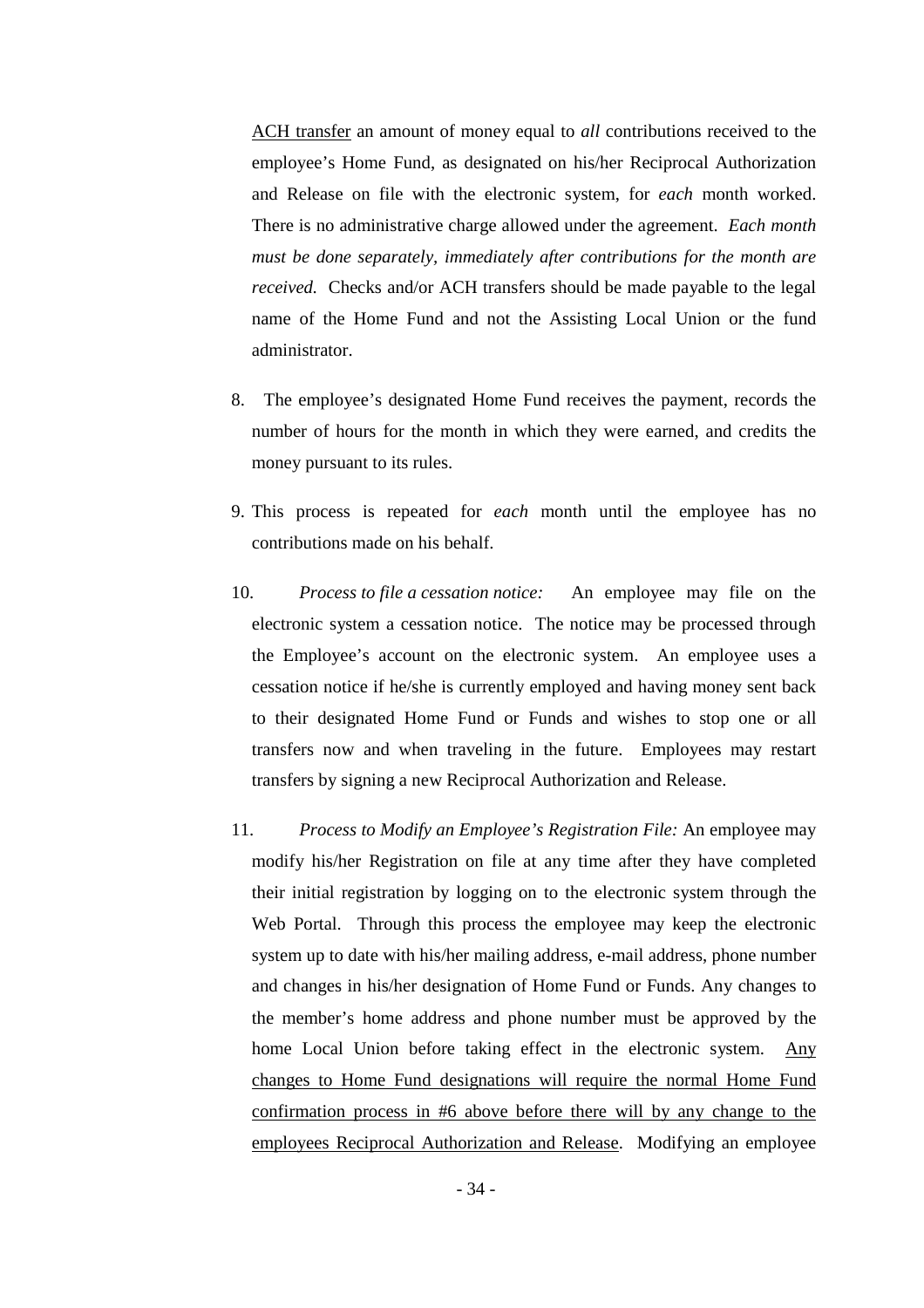Home Fund designation while currently employed and having money transferred under reciprocity will require the current Participating Fund or Funds to stop where they are currently sending money. If an employee is currently employed and is having money transferred back to his/her currently designated Home Fund and wants to both immediately stop the current transfers and select a new Home Fund he/she will first have to file a cessation to stop the transfers and then he/she will have to modify his/her Home Fund designation to his/her new designation.

Note: IT IS IMPORTANT THAT EACH STEP IN THE PROCESS BE COMPLETED IN THE LEAST AMOUNT OF TIME POSSIBLE TO INSURE THE SMOOTH OPERATION OF THE AGREEMENT.

#### OTHER RESPONSIBILITIES OF THE PLAN ADMINISTRATOR

- 12. Announcement of the funds' participation in the reciprocal agreement should be placed in the summary plan description as soon as possible. Administrators are also strongly encouraged to supply their plan participants with an annual statement showing the hours and money transferred pursuant to the reciprocal agreement. Notifying participants will help to avoid any confusion at a later date as to the proper amount of money transferred.
- 13. Keep the Reciprocal Clearinghouse advised of the current contribution rate or any other changes or problems affecting reciprocity.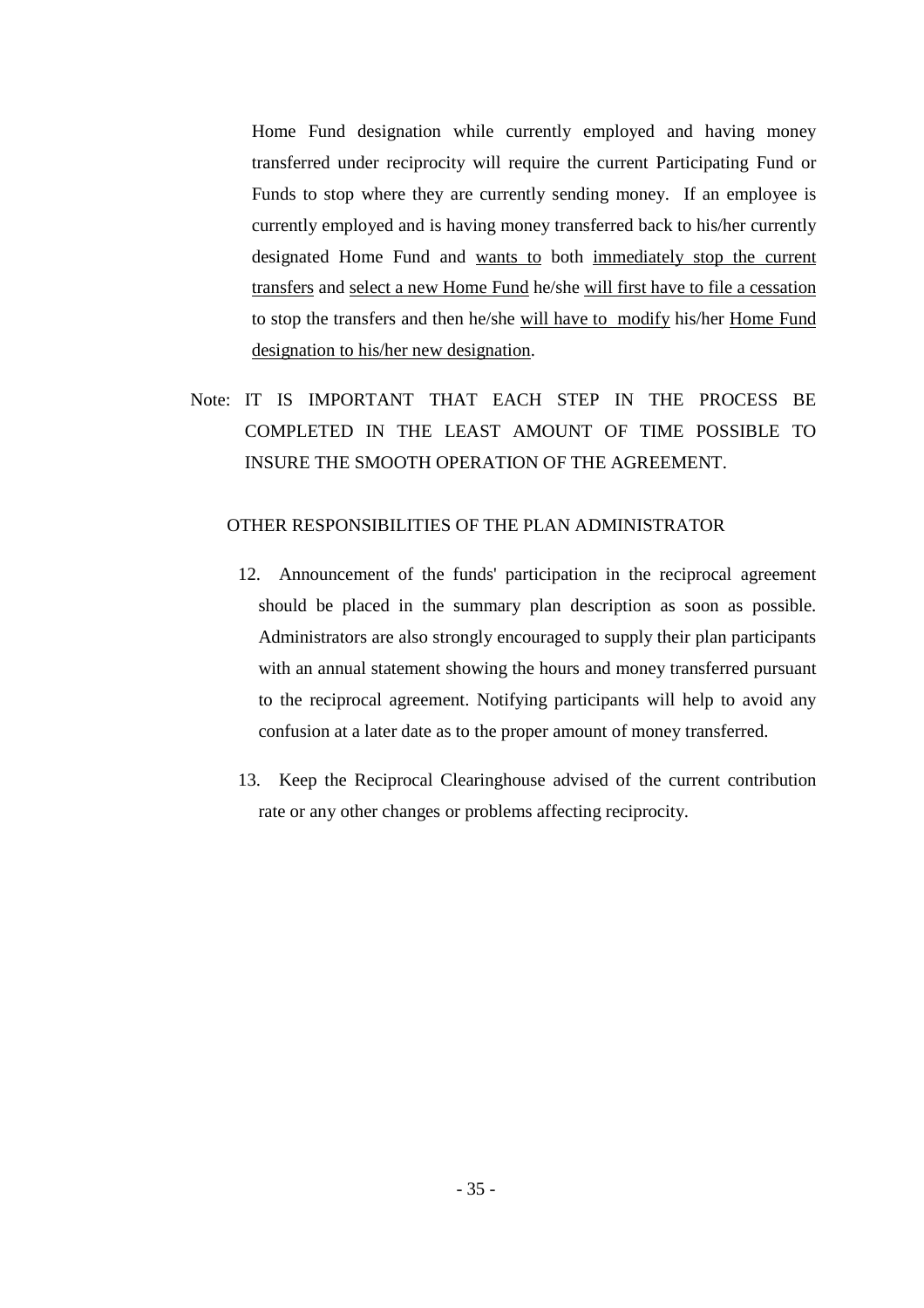# THE BAC RECIPROCAL AGREEMENT EMPLOYEE RECIPROCAL AUTHORIZATION AND RELEASE

Please check all boxes that apply:

| T<br>receiving contributions for work performed in the jurisdiction of BAC Local Union<br>is located at:<br>R                                                                                                                                                                                                      |                                                                     |             |  |  |  |
|--------------------------------------------------------------------------------------------------------------------------------------------------------------------------------------------------------------------------------------------------------------------------------------------------------------------|---------------------------------------------------------------------|-------------|--|--|--|
| A<br>V<br>receiving contributions for work performed in the jurisdiction of BAC Local Union<br>is located at:<br>Ε                                                                                                                                                                                                 |                                                                     |             |  |  |  |
| receiving contributions for work performed in the jurisdiction of BAC Local Union<br>is located at:<br>,我们也不能在这里,我们也不能在这里的时候,我们也不能会不能会不能会不能会不能会不能会不能会。""我们的人们,我们也不能会不能会不能会不能会不能会不能会不能会不                                                                                                                            |                                                                     |             |  |  |  |
| F<br>This authorization is voluntarily given by me and at my instance, and shall remain in full force and effect until the<br>last day of the month in which my written request to cancel this authorization is received by the administrator of this<br>pension and/or health and welfare fund(s).<br>$\mathbf N$ |                                                                     |             |  |  |  |
|                                                                                                                                                                                                                                                                                                                    | All of the following information must be completed.                 |             |  |  |  |
| D                                                                                                                                                                                                                                                                                                                  |                                                                     |             |  |  |  |
| S                                                                                                                                                                                                                                                                                                                  |                                                                     |             |  |  |  |
|                                                                                                                                                                                                                                                                                                                    |                                                                     |             |  |  |  |
| H                                                                                                                                                                                                                                                                                                                  |                                                                     |             |  |  |  |
| $\mathbf{O}$                                                                                                                                                                                                                                                                                                       |                                                                     |             |  |  |  |
| M                                                                                                                                                                                                                                                                                                                  |                                                                     |             |  |  |  |
| Ε<br><b>HOME</b>                                                                                                                                                                                                                                                                                                   | <b>FUND</b>                                                         |             |  |  |  |
| $\mathbf{z} \rightarrow \mathbf{z}$ . $\mathbf{x}$<br><b>HOME</b><br>F<br>(defined contribution) NAME                                                                                                                                                                                                              | $\mathcal{L}$ and $\mathcal{L}$ and $\mathcal{L}$ and $\mathcal{L}$ | <b>FUND</b> |  |  |  |
| <b>HOME</b><br>U<br>(defined contribution) LOCATION                                                                                                                                                                                                                                                                | <b>FUND</b>                                                         |             |  |  |  |
| N<br>$\mathbf{z}^{\prime}$ , $\mathbf{z}^{\prime}$ , $\mathbf{z}^{\prime}$ ,<br><b>HOME</b><br>(health and welfare) NAME                                                                                                                                                                                           | $\mathcal{L}$ is a set of $\mathcal{L}$ in the set of $\mathcal{L}$ | <b>FUND</b> |  |  |  |
| D                                                                                                                                                                                                                                                                                                                  | <b>FUND</b>                                                         |             |  |  |  |
| <b>HOME</b>                                                                                                                                                                                                                                                                                                        |                                                                     |             |  |  |  |
| S                                                                                                                                                                                                                                                                                                                  |                                                                     |             |  |  |  |
|                                                                                                                                                                                                                                                                                                                    |                                                                     |             |  |  |  |

#### AND SEND A COPY TO THE RECIPROCAL CLEARINGHOUSE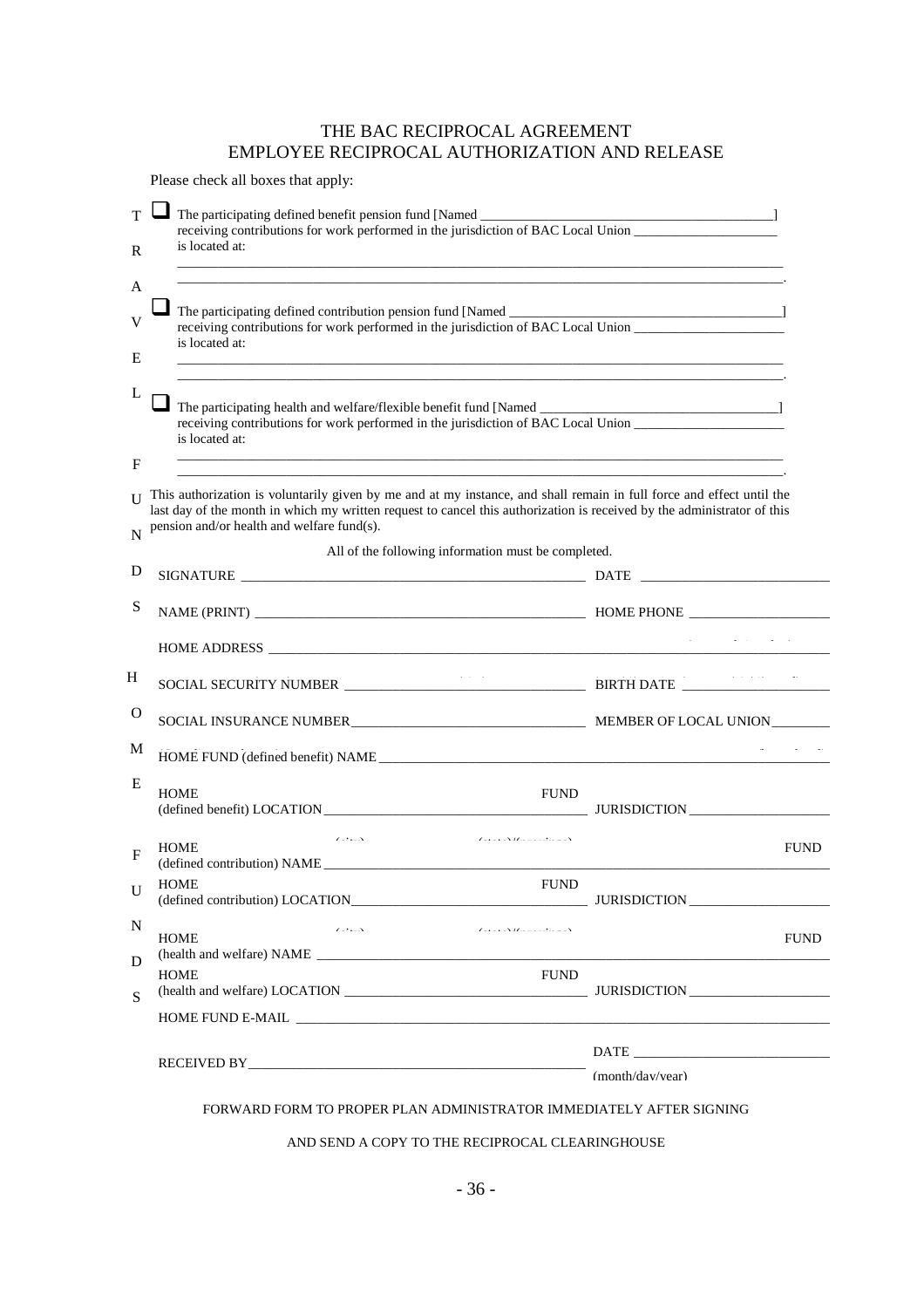#### The Following Applies to all Pension Reciprocal Agreements:

In order to receive pension-related credits in my home pension fund(s) while working outside its jurisdiction, I hereby authorize the above-identified pension fund(s) to receive all contributions for my hours worked within the area covered by the fund(s) and to transfer such hours and an equivalent amount of money to my home fund(s). I also authorize my home fund(s) to accept and apply these transferred hours and monies pursuant to its rules, including any rules which take into consideration any difference in contribution rates between the transferring and home fund(s).

For hours and monies transferred pursuant to this authorization, I hereby waive any claim on my behalf or on behalf of my dependents or assigns to any benefits from the above-identified pension fund(s) and release the fund(s) and its trustees from any and all liability.

The effective date of this authorization shall be the first of the month in which this authorization is signed and received by either the administrator of the above-referenced pension fund(s) or the designated representative of the fund(s).

Your home fund(s) is a pension fund signatory to this reciprocal agreement which is : (A) the pension fund(s) covering the BAC local union to which you belong if you are a participant or have credited service in the fund(s), or  $(B)$  if  $(A)$  is not applicable, the pension fund(s) in which you are currently a participant or have credited service.

NOTE: If you have no home fund or if you are a participant or have credited service in the pension fund(s) covering the BAC local union to which you belong and that fund(s) does not participate in the reciprocity agreement, you cannot have funds transferred pursuant to this reciprocal agreement.

Please Note: If the Home Fund has only a defined benefit fund and the Participating Fund has both a defined benefit fund and a defined contribution fund, the Temporary Employee may elect to transfer only Monies from the Participating Fund's defined benefit fund to the Home Fund.

All Local Monies for Canadian Temporary Employees working in the U.S. shall be transferred to the IPF Defined Contribution Plan. All Local Monies for American Temporary Employees working in Canada shall be transferred to the IPF Defined Contribution Plan.

#### The Following Applies to all Welfare Reciprocal Agreements:

In order to receive health and welfare-related credits in my home health and welfare fund while working outside its jurisdiction, I hereby authorize the above-identified health and welfare fund to receive all contributions for my hours worked within the area covered by the fund and to transfer an amount of money to my home fund. I also authorize my home fund to accept and apply these transferred hours and monies pursuant to its rules, including any rules which take into consideration any difference in contribution rates between the transferring and home fund.

For hours and monies transferred pursuant to this authorization, I hereby waive any claim on my behalf or on behalf of my dependents or assigns to any benefits from the above-identified health and welfare fund and release the fund and its trustees from any and all liability.

The effective date of this authorization shall be the first of the month in which this authorization is signed and received by either the administrator of the above-referenced health and welfare fund or the designated representative of the fund.

Your home fund is a health and welfare fund signatory to this reciprocal agreement which is: (A) the health and welfare fund covering the BAC local union to which you belong if you are a participant or have credited service in the fund, or (B) if (A) is not applicable, the health and welfare fund in which you are currently a participant or have credited service.

If the IHF or reciprocity is not in effect, all Monies shall be transferred to the IPF Defined Contribution Plan.

NOTE: If you have no home fund or if you are a participant or have credited service in the health and welfare fund covering the BAC local union to which you belong and that fund does not participate in the reciprocity agreement, you cannot have funds transferred pursuant to this reciprocal agreement.